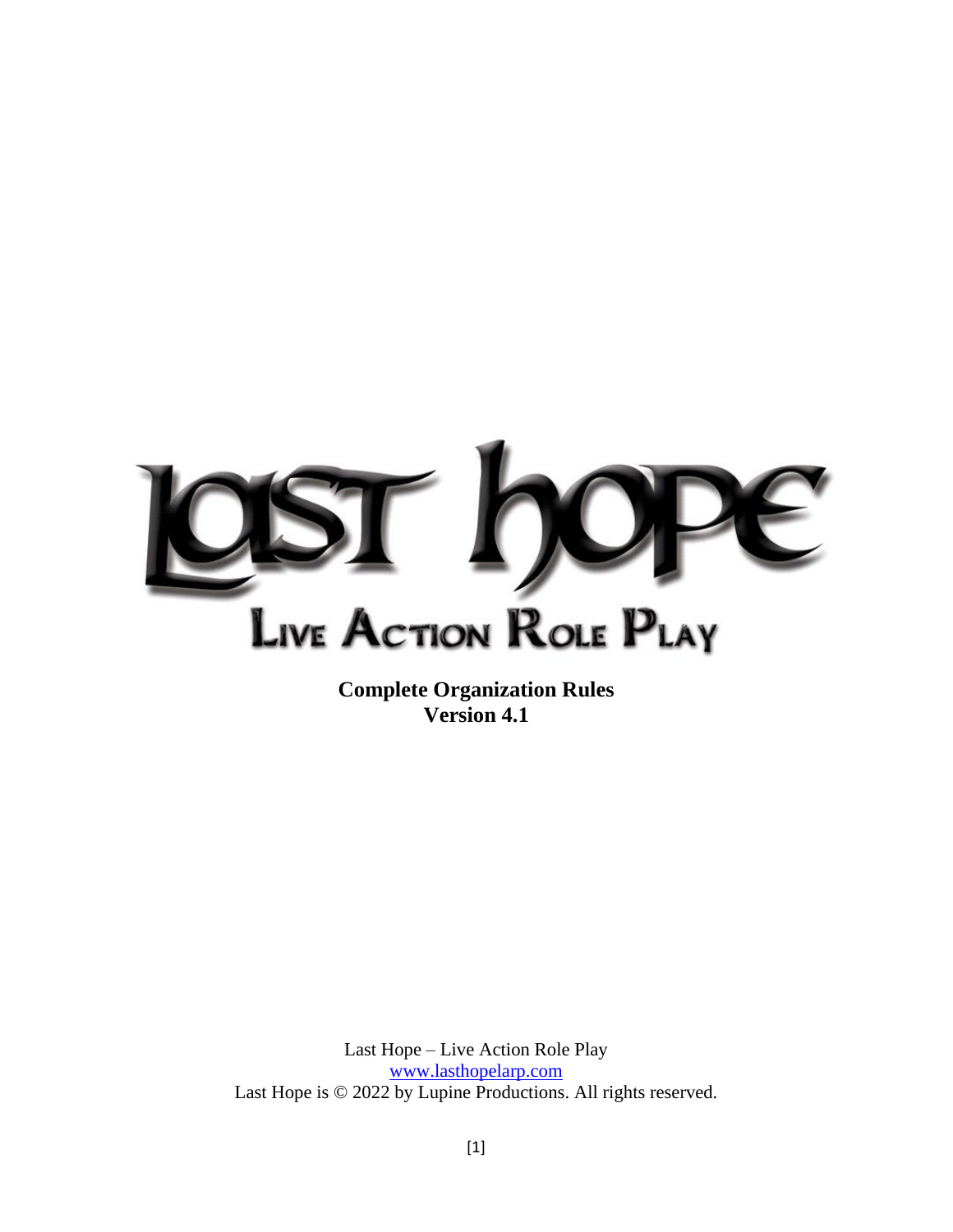### **Last Hope LARP – Organization Rules - Table of Contents**

| <b>WHAT IS AN ORGANIZATION? 3</b>   |  |
|-------------------------------------|--|
| ORGANIZATION RULES OVERVIEW 5       |  |
| MAINTAINING ORGANIZATION LEVELS 7   |  |
|                                     |  |
| ORGANIZATION SIZE & ABILITIES9      |  |
| PROJECTS, CAMPAIGNS, & CONTRACTS 11 |  |
|                                     |  |
| MONTHLY ORG ACTIONS13               |  |
| UNIT SUMMARY & ACTIONS 14           |  |
|                                     |  |
| EXAMPLE COMBAT ORDER 18 -           |  |
|                                     |  |
|                                     |  |
|                                     |  |
|                                     |  |
|                                     |  |
| CREDITS & DISCLAIMERS  - 35 -       |  |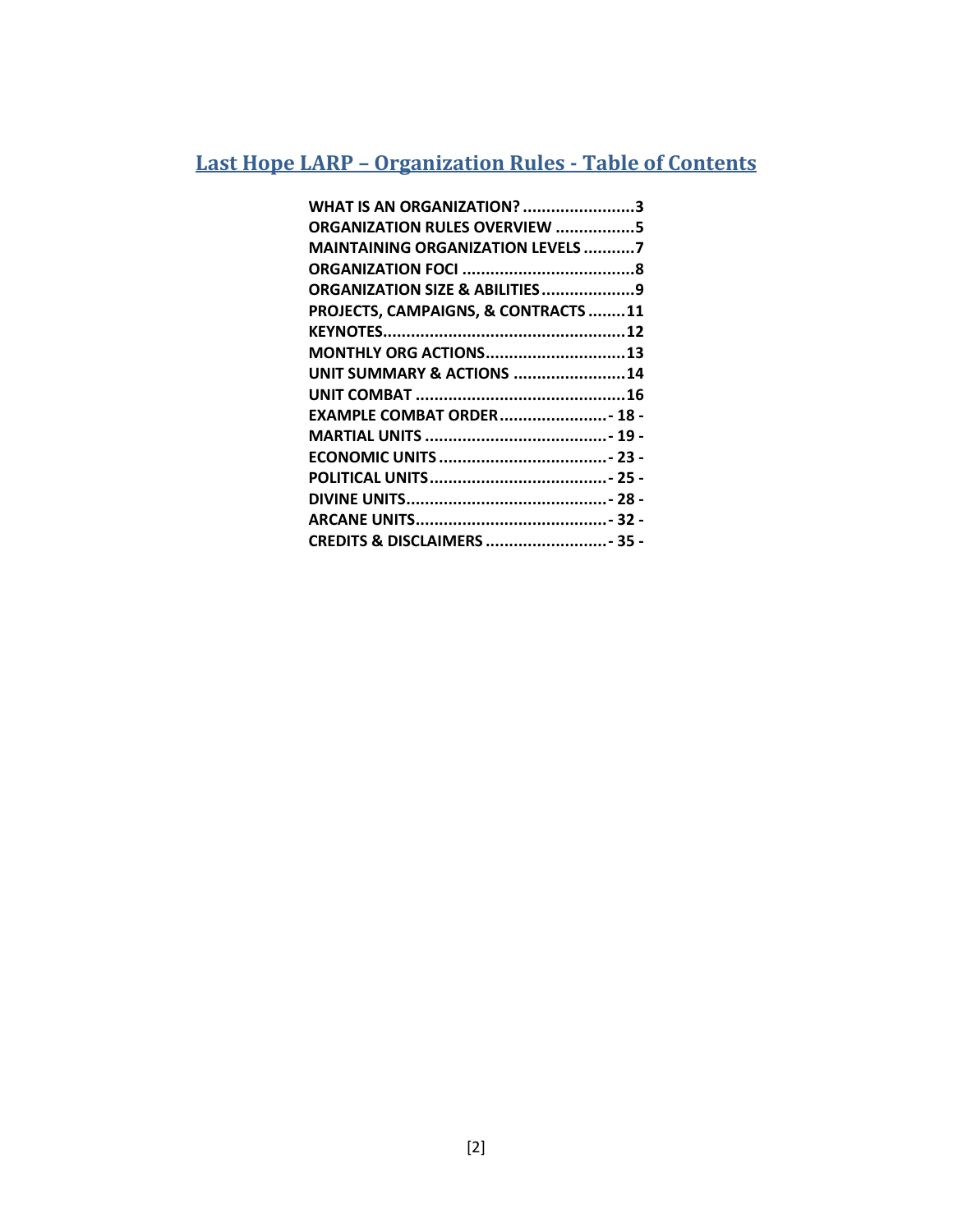## **WHAT IS AN ORGANIZATION?**

<span id="page-2-0"></span>An **Organization** is a group of people who have come together under a common banner for a similar cause. Organizations are able to interact with the world on a much larger scale than individuals by virtue of combined effort. They may establish settlements, trade routes, alliances and militaries to suit their needs, and may earn PCs involved in the Organization a reputation, as well as some silver to spend.

Each month, Organizations will be allowed to take a certain number of actions that must be submitted on the forums by the action deadline each month. If unsure as to whether or not the Organization is able to do something, ask before the due date to give time to receive an answer.

At the end of each month, a Monthly Report will be posted on the forums. This includes the outcomes of any combat actions, the completion of any projects, and responses to letters.

Not everyone is a master tactician, a shrewd politician, or an expert bookkeeper. One may choose to take a very active role, reaping the benefits as they arrive and having a more direct impact on the game; or one may choose to take a more passive route, taking fewer risks and leading to smaller result

#### **How do I create an Organization?**

First ask: *Do I really need to start an Organization?* There are several groups in the game; see if you like any of them. They already have a working Organization, and most are happy to recruit new members. To find more information about existing Organizations in the game, feel free to check out the wiki page on the subject. There you will find a brief summary of each Organization, which may help answer some questions you have.

There are also plenty of other options that do not involve creating an Organization as well; nothing in the rules state that you must join or create an Organization, and while groups tend to be more influential in the world, individuals can make a substantial difference by talking to the right people, greasing the right palms, and swinging a sword for a cause.

If no Organizations fits your needs, then there are a few things to know before your Organization can be submitted for approval. The first step is to have an idea. What kind of group do you want to be? There is a possibility for whatever you want to do within the scope of the world.

To be recognized as an Organization, have access to the mechanics, and start earning Member XP, an Organization must meet the following requirements:

- At least **four active Player members and their PCs**; meaning they cannot already belong to another Organization and a PC is considered "Active" for the purposes of the Organization mechanics if they generated XP for the Organization either through event attendance or membership perk in the current "block of time". See "Active Status Members" below.
- At least one of these members must have a **Resources skill** allowing them to start building their networks.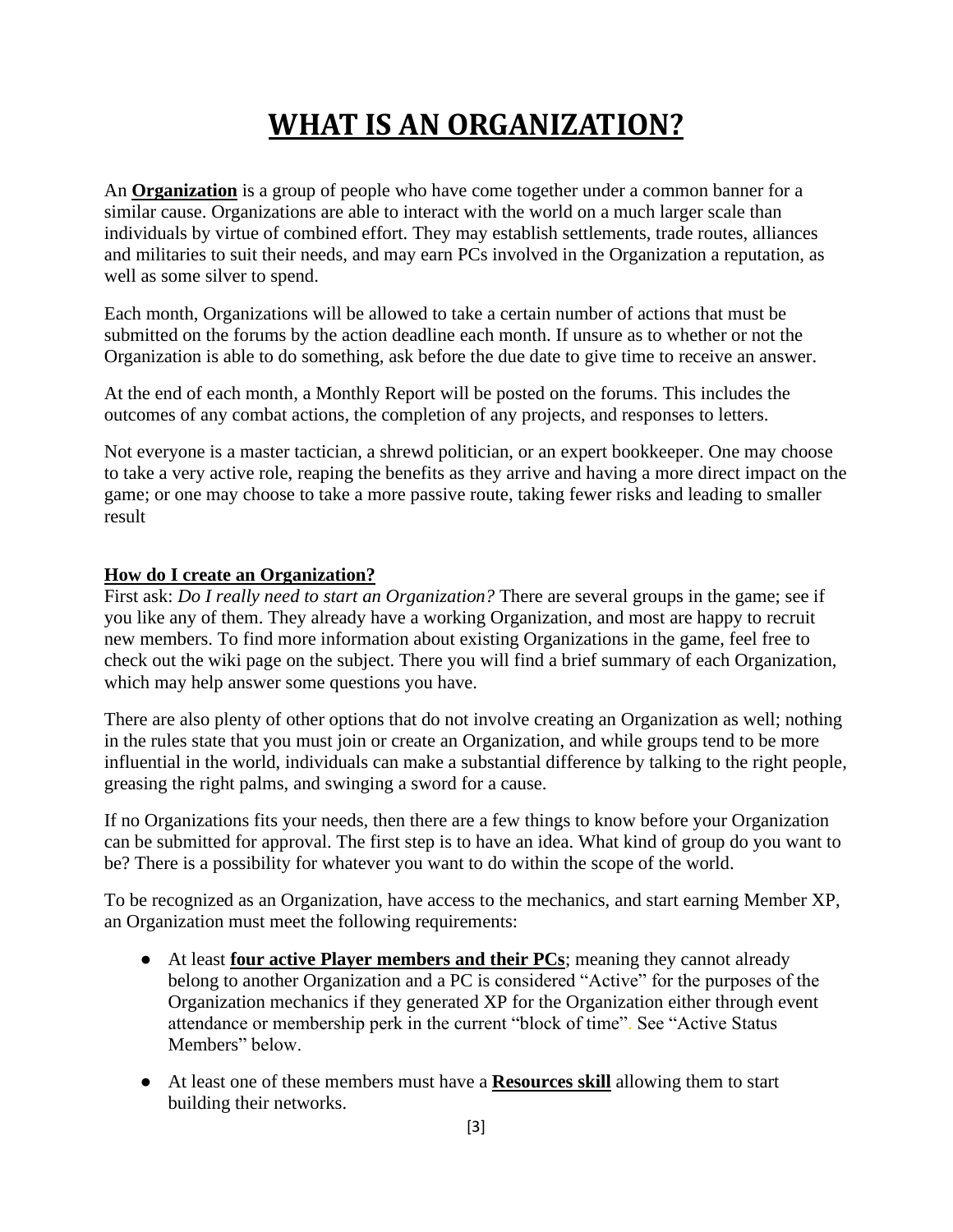- Easily discernible **heraldry for members**: tabards, belt flags, and color motifs must be unique to your Organization and worn by any PCs and NPCs during events.
- A **starting investment** of 25 silver, representing your group putting money into the organization in an attempt to get it off the ground.
- A choice of **Organizational Leader**. This is the player (not PC) responsible for posting actions on the forums, and will be the primary contact person for staff.
- A **Location for your headquarters and possible future settlement**. *Choose wisely on location as it will have impacts on the Organization*. Most territory is owned by someone else; some areas may have taxes while others may have some fealty or service requirements. These locations can be self-contained or part of a larger settlement. Some locations may have restrictions on what size an Organization can grow to. While your settlement location can be moved in the future, this will take time and effort and being proactive with this is helpful.
- The final piece of the puzzle for the Organization Leader to assemble is the **back-story**. Similar to PCs, each Organization requires a backstory approved by a Herald to ensure that it fits the scope and feel of Last Hope. This story should explain roughly how the Organization came to be, explain a little about their personality as a group, and give a little information about the direction they may be trying to go. It will be posted on the wiki page once it is approved.

When all of that is completed, it must be submitted as a whole to **LastHopeLarp@gmail.com**. The Last Hope Staff team will discuss it and the Interact Herald will reach out to the Organization Leader with any revisions or additions that may be needed.

The next step; *Be patient!* Organizations are a slow-moving "long game" focused method of narrative storytelling; it is common for Organizations to take years to really get moving. Establishing an Organization takes time. Check in with the Interact Herald periodically to help address any issues as they may come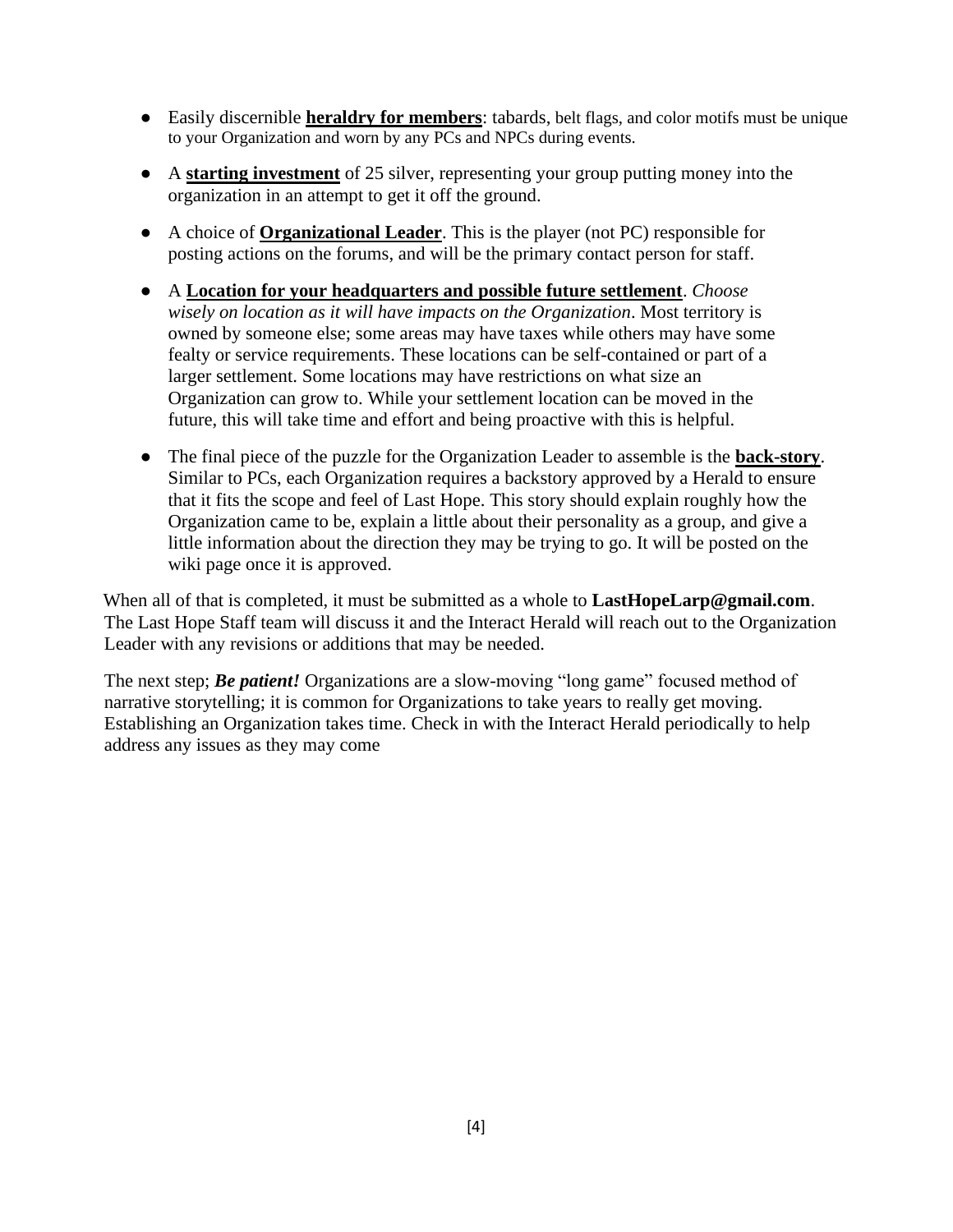## **ORGANIZATION RULES OVERVIEW**

<span id="page-4-0"></span>The Organization at the beginning is little more than a building used for a headquarters. With time and experience the Organization can increase their reach and capacity, as well as bring specialized units on board.

Each Organization is operated and maintained through the expenditure of two resources: **Time and Experience**. To strengthen a Focus or train a Unit, you must first have the required Experience. Declare your intent to strengthen the Focus or train the unit during the Monthly Actions for your Organization.

Once you declare your intent to strengthen the Focus/raise the unit, the Experience will be deducted from your totals and your timer begins until the project is complete.

Listed below are some major points in managing an Organization.

- **Experience** (or XP) is used to show how active members of the Organization are in the events surrounding their lives in the world, and also indirectly represents the reputation (good or bad) of the Organization. An Organization earns one experience point each time one of their members attends an event AND visibly displays the heraldry of the Organization. *Declare your Organization affiliation and display your heraldry at checkin to earn this XP*. In addition, showing up to an event with at least three PCs and prominently displaying a standard, flag, or other herald-approved symbol for your Organization will earn you an additional XP for that event. Finally, Member XP can be earned through membership perks.
- **Organization Size** is determined by amount of XP invested into the settlement, and the initiation of Organization projects to increase. There are three levels of Organizational Size (in this order): Affiliation (starting), Faction, and State. Larger Organizations require more commitment to maintain.
- **Organization Actions** are the number of actions an Organization can take in a month. These are determined by the size of the Organization. An Affiliation gets 2 actions per month, a Faction gets 3, and a State gets 4. All Organizational assets must flow through these Actions to have an effect on the Organization and can be combined with Player skills, Units, and other resources submitted. Some actions may be boosted with additional Exp spent to hasten/improve the outcome. This does not mean players can only submit actions through their Organizations, however.
- **Units** are groups of individuals with a themed purpose, such as a militia for fighting or traders for moving goods. An Organization has a cap on the number of units they can support.
- **Time** is the full number of months required to invest in a project, strengthen a Focus or train a Unit. The label of "Action" means the month the action is submitted in. Upgrades with additional time requirements will be listed as "1 Action  $+ X$ " meaning that after the initial action, it will take X complete months to complete.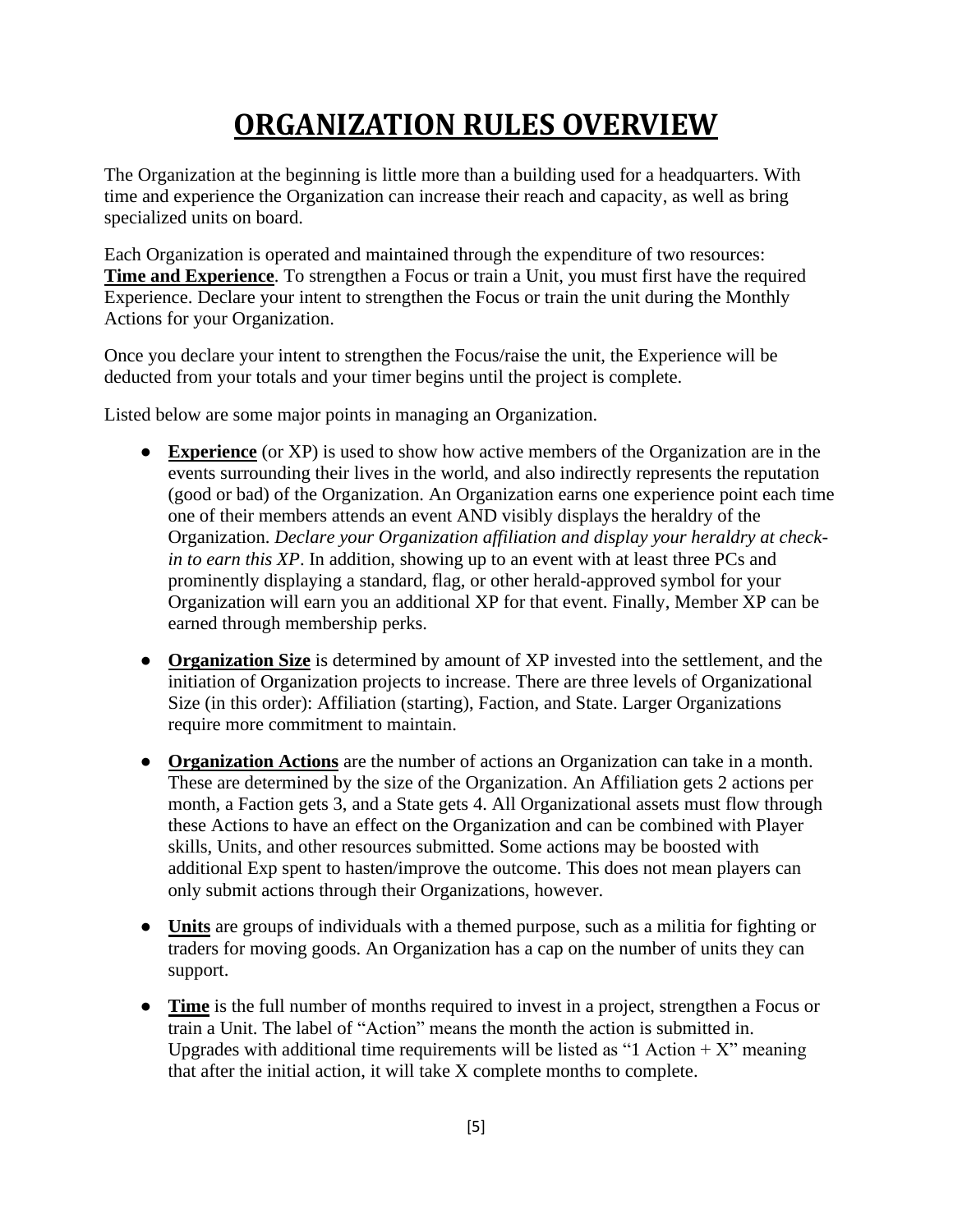- **Communication** between groups and entities in the game can make an enormous impact on your efforts as an Organization. Player run Organizations and players may communicate freely among themselves without the need of skills. However, communicating with the "game" is different. Should you find yourself wanting to send a message to an NPC entity then you have to go through proper channels. You cannot just simply submit a letter and expect it to be delivered. Players can take the Trade: Courier/Falconer or Resource:Courier/Falconer skills and be able to assist in sending messages, or players can hire a messenger for a fee to deliver a message. Some methods of communication are limited (hawks can only carry so much) and some methods may allow you to deliver silver and items as well (like a courier). Organizations of Faction size gain access to one Messenger Hawk use per month. Organizations of State size gain access to a Courier use per month locked in at a good rate.
- **Morale** indicates the happiness of your followers. The scale for organization morale is Inspired / Elevated / Neutral / Concerned / Demoralized. Things that can boost morale are things such as donating gifts to the people, holding festivals, or dedicating XP. Things that can diminish morale are ignoring the needs of the people, taxing them heavily, and being attacked and raided by enemies. Morale will "return to neutral" over time. Morale can affect everything an Organization does so be aware of it.
- **Storage** of items or goods for the Organization (only available at State size) can be helpful if you have certain things that should be kept at home or with the Organization headquarters. Only the Organization leader has access to the storage of an Organization. Organizations have enough storage space to hold 8 "Loads". A "load" could be an item, a stack of a single type of reagent, or trade goo and represent the proper storage, cataloging, and administration of these items.
- **Projects/Campaigns/Contracts** can be conducted by giving your people another goal or activity to work towards from month to month using your Organization's actions. This can further be enhanced by player actions at events and Resource skill usages. Only one project can be worked on at any given time and switching to a new project will cause all progress to be lost. Political Campaigns and Contracts are long-term efforts with set or variable results.
- **Keynotes**: Keynotes are things such as Perks, Flaws, or important things that happen through actions, interactions, role play, and completed projects. They can influence things in the future and be both permanent, semi-permanent, or single-use depending on what they are. Some Keynotes may have limitations or their ability, expansion, or potency is dependent on your Organization's Foci strength. For example, an economiccentric organization may only be able to build a certain number of mercantile trade routes based on the level of their Economic Focus.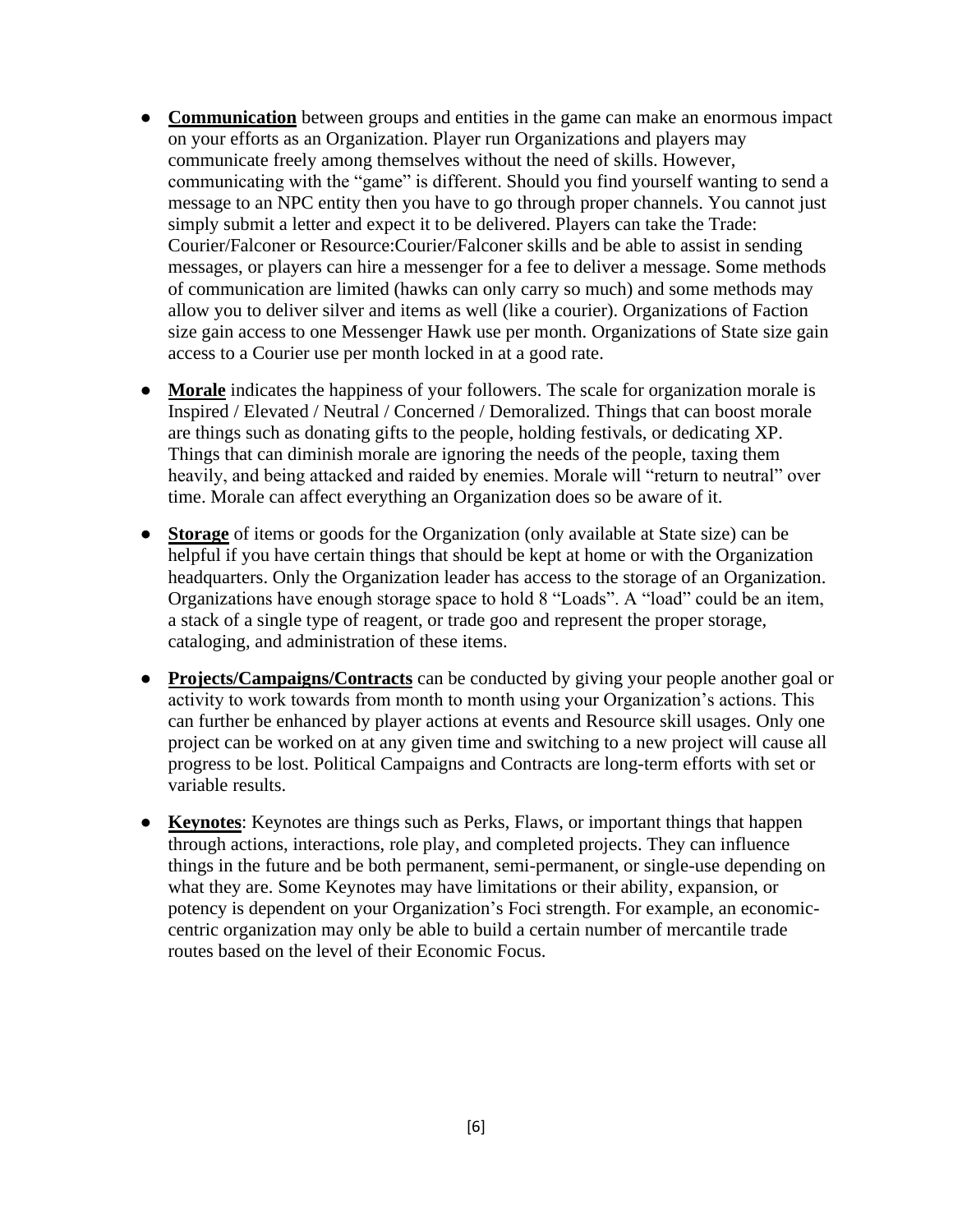# **MAINTAINING ORGANIZATION LEVELS**

<span id="page-6-0"></span>In order to wield any sort of significant influence over the world, Organizations are expected to maintain some level of active presence, both in- and out-of-game. **To remain Active as an Organization**, they must accrue 6 Member XP (through member attendance and membership perks) in a 6-month period (see "blocks of time" below) and have 4 dedicated/active player members. In addition, the Organization Leader must, in those 6 months, submit at least one monthly action via the forums. However, larger Organizations have more strident requirements.

Attendance for Organizations will be based on two "blocks" throughout the year; January-June / July-December. A PC is considered "Inactive" if they fail to accrue Member XP for their Organization in any given block of time.

Organizations themselves are on this same block time format; should they fail to accrue 6 XP in any single block of time, they will revert to Inactive and will be unable to take any action until Active again. After another continuous 6-month block of time of being Inactive, the Organization becomes an NPC group and/or has a chance to disband entirely. Other players interested in reviving the Organization may work with the Organization Team at this point to take over. If at any time the roster of an Organization drops to less than 4 Active Player members, the Organization immediately reverts to Inactive status for the current block of time.

If an Organization cannot maintain a larger size, it will slide down to the largest size it can maintain or certain assets available at the higher level will be "on hold" until it is resolve or a more permanent change is coordinated.

For instance, if a State sized Organization only has 5 player members or 10 XP, it will become a Faction; if it only has 4 players or 5 XP, it will become an Affiliation. However, if they meet the higher requirements the Organization will once again be of the larger size and regain those higherlevel foci/abilities.

| <b>Organization Size</b> | <b>Active Members</b><br>(Min 1 Org Exp/6 months) | <b>Org Exp</b><br>(Generated in 6 months) |  |
|--------------------------|---------------------------------------------------|-------------------------------------------|--|
| Affiliation              |                                                   |                                           |  |
| Faction                  |                                                   |                                           |  |
| State                    |                                                   |                                           |  |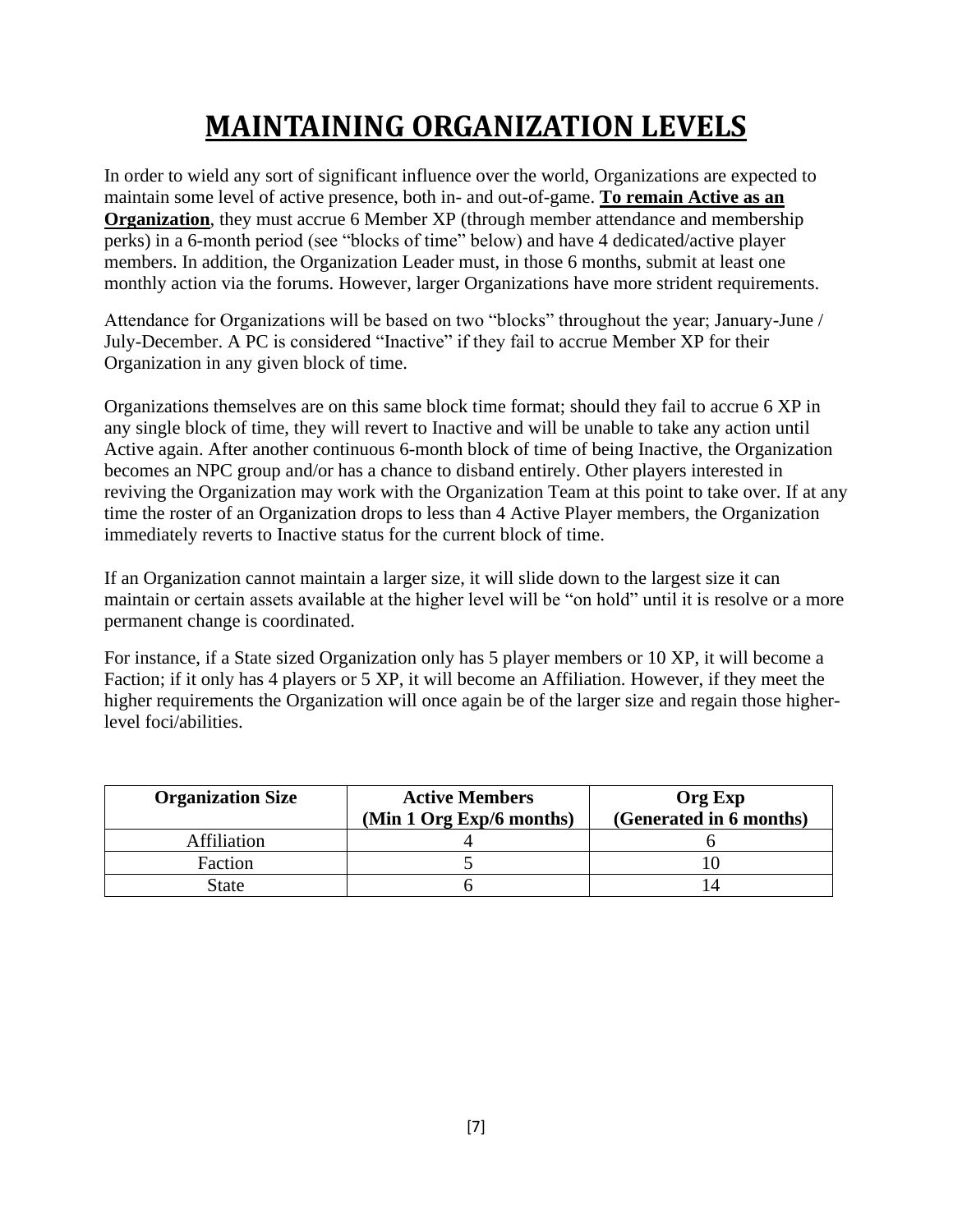# **ORGANIZATION FOCI**

<span id="page-7-0"></span>Organizations come together for a reason. Doing such grants Organization members certain perks: lesser downtime costs, personal bank accounts, and storage. However, Organizations with larger aspirations will look towards increasing their networks and influence in the world. To do this, they need to strengthen their Focus (or Foci).

A **Focus** is an area in which the Organization has decided to start growing its network and capabilities. The stronger the focus, the more impact any of that type of action taken by the Organization will have. This is an abstract measure of the potency and capabilities related to this area. However, these can only be developed to a certain strength depending on the level of the Organization. A Focus must be purchased with Member XP to unlock, starting with 5 XP at first level. This also takes a certain time to develop;  $1$  Action  $+ X$  month(s). Foci upgrades must be done one at a time; they cannot be "bulk purchased".

### **Five Foci**:

- **Martial** the Martial focus represent the military might of the Organization, and the connections with the career soldiers of Mardrun. It also represents law & order. The level of Martial Focus is also factored into combat rolls when the settlement defends itself.
- **Economic** the Economic focus represents the economic power of the faction. This includes not only their economy, but also how attractive they are as a place to set up business. It also represents overall wealth and agriculture.
- **Political** the Political focus represents the connections among the ruling classes of Mardrun, and the ability to maneuver individuals and groups to attain goals. It also represents the hearts, minds, and needs of the people. The level of Political Focus is also factored into rolls to see if your people notice spy attempts on your settlement.
- **Arcane** the Arcane focus represents the mastery of the arcane power and knowledge an Organization has, as well as the potential to have, and is crucial to magic research.
- **Divine** the Divine focus represents the piety and mastery of divine power and knowledge, as well as the potential for it, and is crucial to magic research.

#### **Focus Strength**

Each Focus can be strengthened/enlarged by investing XP into them. This represents the clout and renown of the Organization and its members working towards expanding their networks and drawing in new adherents. Below are the five levels of strength, their costs, and their time to develop. However, certain levels of strength can only be accomplished at a certain size.

| <b>Focus Strength Level</b> | <b>XP Cost</b> | <b>Time</b>          |
|-----------------------------|----------------|----------------------|
| Very Weak                   |                | $1$ Action + 1 Month |
| Weak                        |                | 1 Action $+2$ Months |
| Moderate                    |                | 1 Action $+3$ Months |
| Strong                      |                | 1 Action $+4$ Months |
| Great                       |                | 1 Action $+5$ Months |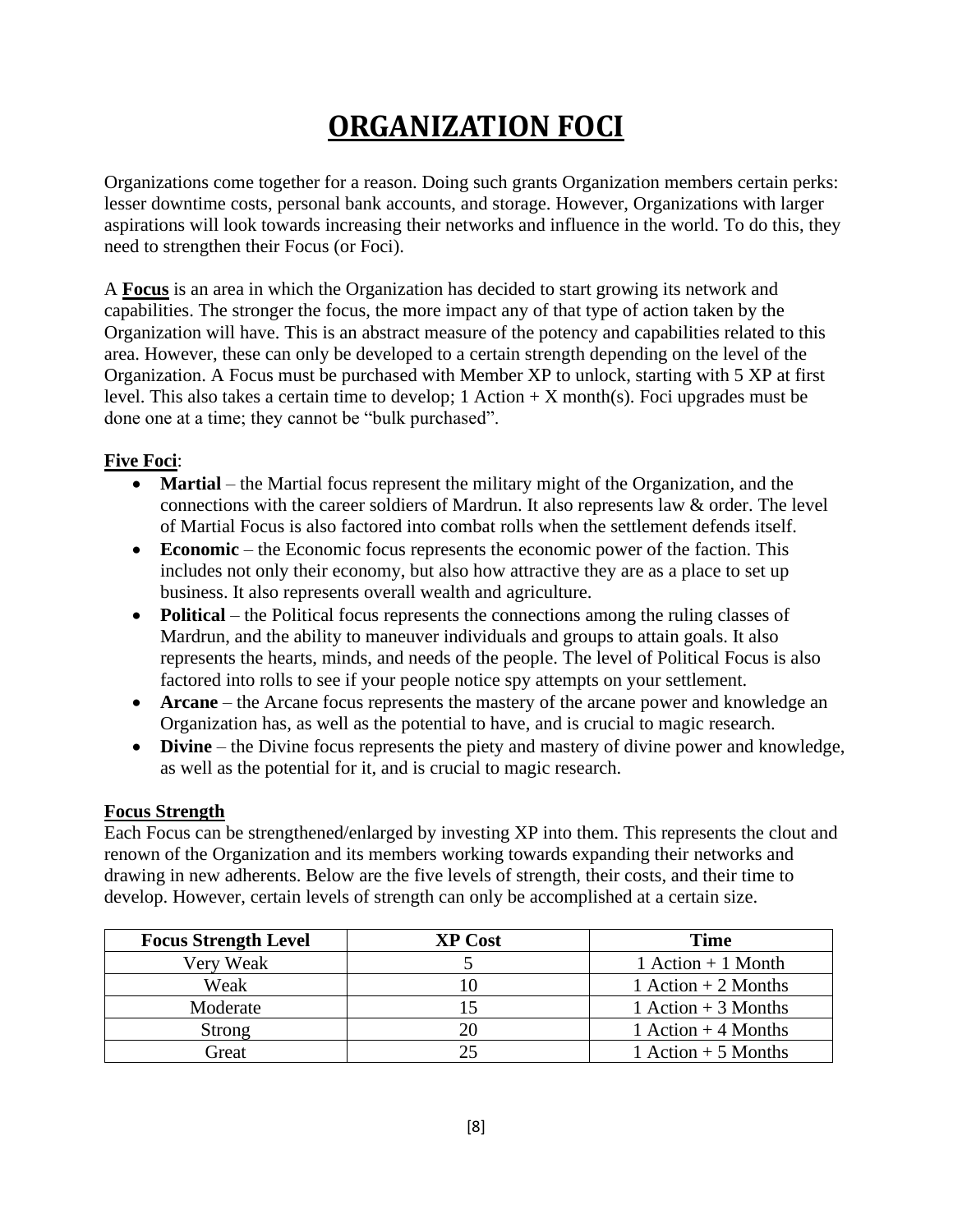# **ORGANIZATION SIZE & ABILITIES**

<span id="page-8-0"></span>Organizations start out as a hand full of individuals pulling together for a common cause. However, as they start picking Foci and establishing connections, they can grow. However, no matter what size they are, there are limits to an Organization's ability; the chart below details the number and level of Foci, units, and actions available to each Organization size.

An **Affiliation** is the first size all Organizations start out as. This can range in size from the initial members of the Organization to a small group of adherents. They also give all members access to local banks for their money, and allow for shared downtime mechanic benefits.

After 30 Member XP has been invested and completed into the Organization in either Focus, Units, or a combination of both, an Affiliation can initiate a project to start to grow to Faction size.

**Factions** are groups that now have a governing structure in place. They may still be part of a larger settlement, but are now governing districts (or the whole) of the settlement. Otherwise, an Organization may choose to leave a larger settlement to create their own, or expand their headquarters compound into a full settlement.

The Faction project requires 20 Member XP to start and Action  $+3$  months to complete. Once completed, the Organization will be considered Faction size. The group now has an Organizational coffer and the ability to send one Messenger Hawk per month.

After a Faction level Organization invests and completes 120 Member XP in either Foci, Units, or a combination of the two, it is able to under the next level of growth: State.

A **State** is an independent governing unit of great renown, representing increased holdings of territory and potentially governance of smaller hamlets or villages. While a State may still owe fealty to a larger State or Nation, it runs its own affairs in the manner seen fit. A State cannot coexist in a settlement; it either must move to take up its own residence, it must take over the entire settlement, or some sort of arrangement must be negotiated within an existing large territory.

The State projects requires 50 Member XP to start, and Action + 6 Months to transition. Once it has been completed, it is considered State size. It is able to have shared storage for the members, and the ability to send one Courier per month for a set price of 5 silver.

| <b>Size</b>  | Organizational<br><b>Actions</b> | <b>Number</b><br>of Foci | <b>Max Foci</b><br><b>Strength</b> | Unit<br>Cap | <b>Exp Investment</b><br><b>Requirements</b> |
|--------------|----------------------------------|--------------------------|------------------------------------|-------------|----------------------------------------------|
| Affiliation  |                                  |                          | Moderate                           |             | None                                         |
| Faction      |                                  | 3                        | <b>Strong</b>                      | 3           | 30 XP                                        |
|              |                                  |                          |                                    |             | Completed                                    |
| <b>State</b> |                                  |                          | Great                              |             | 120 XP                                       |
|              |                                  |                          |                                    |             | Completed                                    |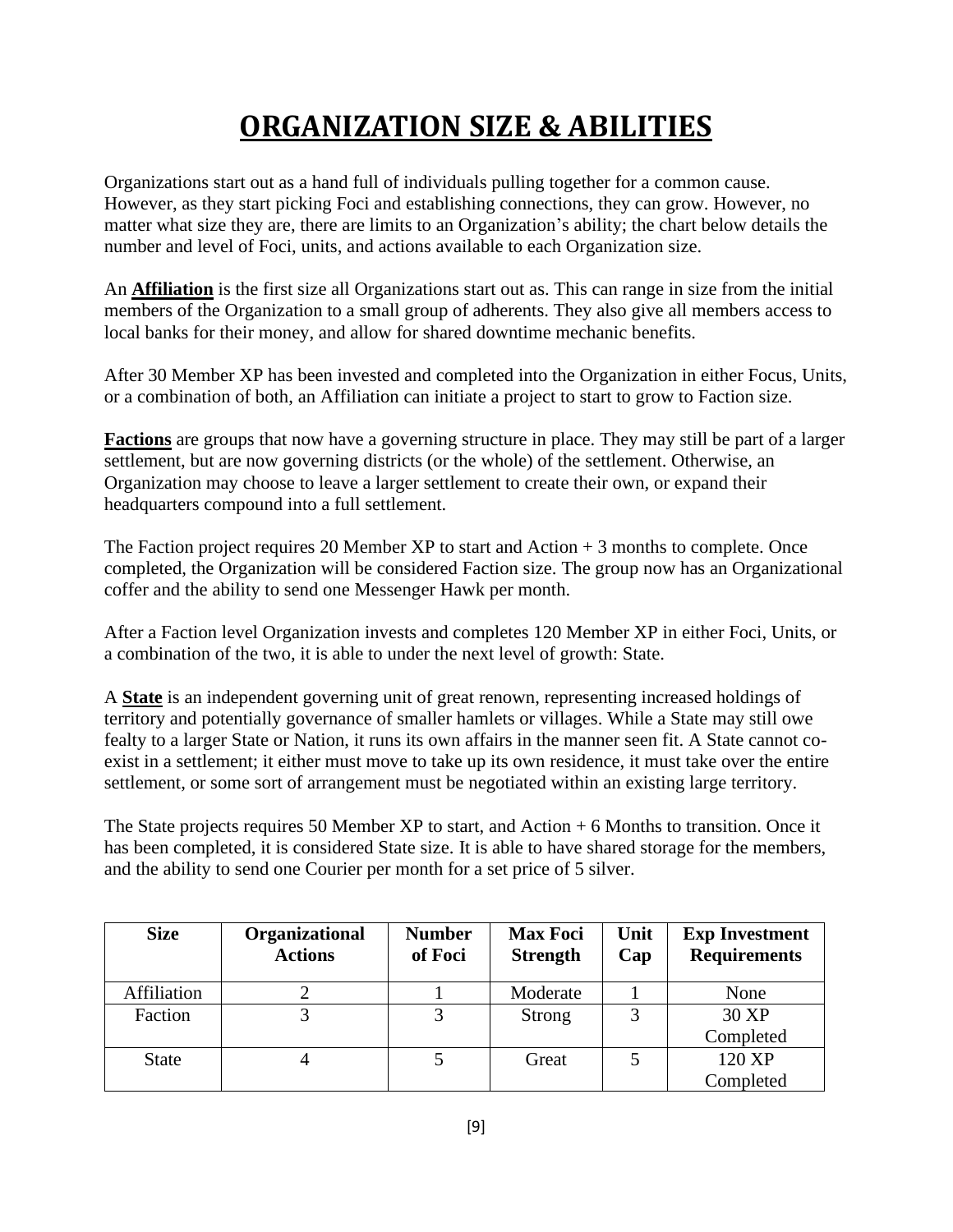#### **SETTLEMENT BUILDINGS**

At each level of a Focus, you may choose 2 buildings from the list or make up your own with approval. *These buildings do not add any mechanical effects*; they are simply an abstract way to help detail out the narrative of what is in your settlement and shows its expansion and growth. They can help with narrative role play or set a tone/feel/theme for your Organization.

- **Martial Buildings**: Barracks, Training Field, Foundry, Armory, Town Guard, Urban Cohort, Lictor Courts, Walls, Medium Walls, Greater Wall, Settlement Defenses, Settlement Artillery, Watch Towers, Checkpoints and Waystations, Military College, Officers School, Jail
- **Economic Buildings**: Bank, Vault, Courier Post, Export, Farms, Gardens and Pens, Holdings, Improved Holdings, Greater Holdings, Labor Guild, Lumber Mill, Marketplace, Merchant College, Business University, Roads, Tavern, Trade Hall, Storehouse
- **Political Buildings**: Assembly, Capital Building, Administrative Buildings, Governor's Mansion, Common Space. Diplomat Hall, Social Club, Embassy, Falconer's Tower, Housing, Monuments, Amphitheater, Secret Police, Spy Network
- **Divine Buildings**: Consecrated Ground, Sacred Grove, Cairn Stones, Stone Circle, Barrows, Shrine, Altar, Temple, Chapel, Church, Hermitage, Monastery, Basilica, Cathedral, Library, Grand Library
- **Arcane Buildings**: Academy, Arcane Lab, Library, Grand Library, Ritualist Circle, Ritualistic Grove, Weavers Circle, Thaumaturgy Hall, Mages Tower, Meditation Gardens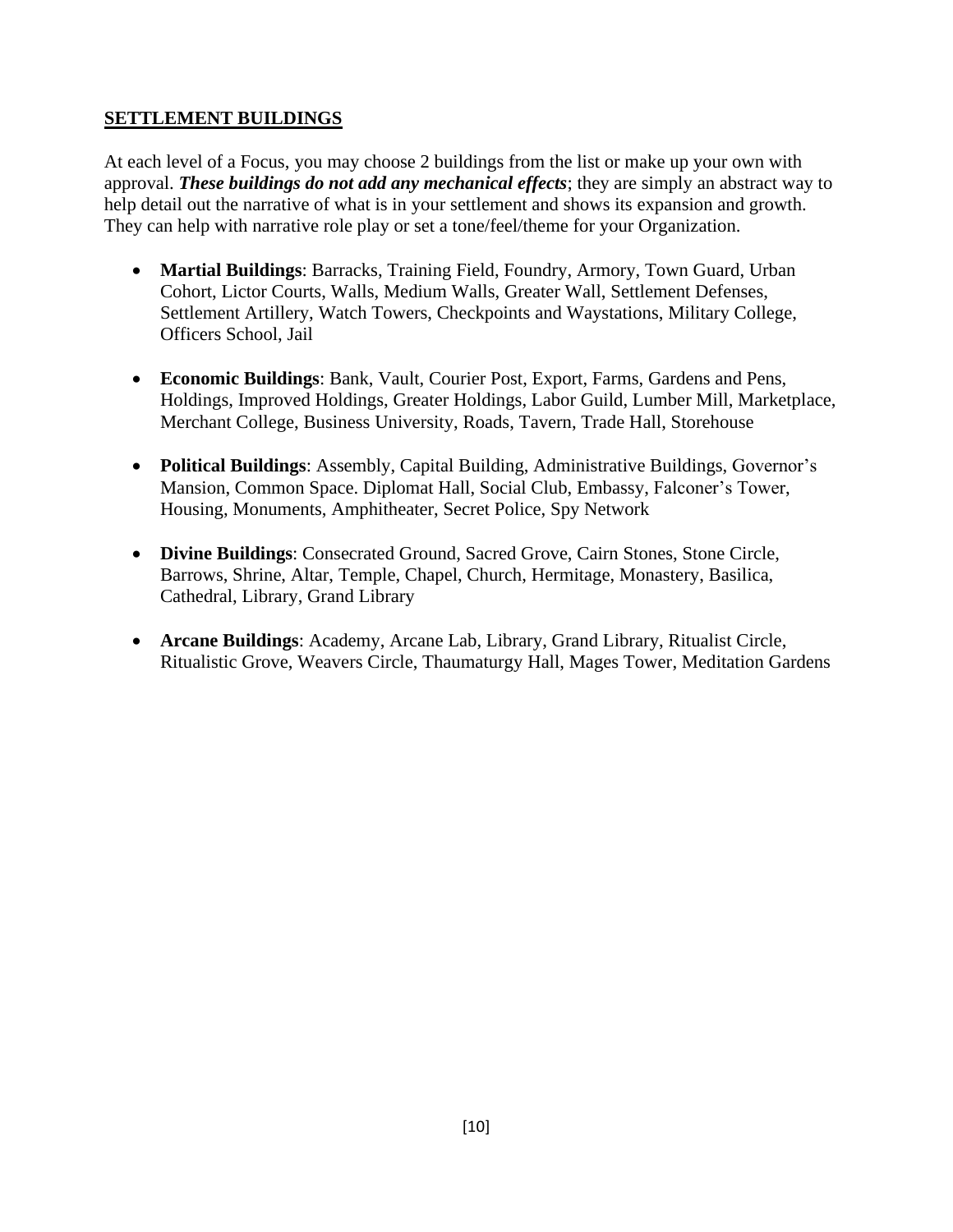# **PROJECTS, CAMPAIGNS, & CONTRACTS**

<span id="page-10-0"></span>**Projects** organized by a settlement can be ways to tackle immense duties or very difficult tasks. These are not standard actions and take a lot of coordination. Money, Experience, Resource skill uses, role playing at events, and circumstantial bonuses can all be added together and tracked in a project to help get closer to a result or outcome. An Organization can only have one ongoing project at a time. If a project is stopped and a new one is started, all current research and efforts are lost. Projects come in two different forms:

- **Percent Completion**: The end goal of this project is to get to 100% and pledging actions and efforts to this continue to raise the percentage of completion and once you hit 100%, the project is complete, or a new milestone/stage is unlocked.
- **Chance to Succeed**: This project has a chance variable, and every month a dice roll is made to see if you land beneath the target %. Luck plays a large factor into this project type but can be minimized by continued efforts. If a success it rolled, the project is completed, or a new milestone/stage is unlocked.

More so than the other sections, politics will require role play on the part of the Organization leader (or a representative sent in their place), due to the nature of political maneuverings. Political units may be sent to a location and tasked with an objective. There is the option to task these units with a **Political Campaign**. Following a more narrative path, an Organization leader will determine how many political units will be sent, along with how much silver to further their negotiations, any Experience with which to back their cause, and how long they will attempt to sway the minds of targets. More politicians grant the benefits of pressure, as having more people voicing strong opinions is more likely to catch the ears of those who make these decisions. Higher amounts of silver can be used for anything from bribes to propaganda to better housing and more suitable garments for politicians, making them seem more affluent and influential. Organization Experience is considered the knowledge, expertise, and renowned of the Organization. By throwing the Organization's political weight behind a cause, including Experience, others are more likely to agree with (or at least be more willing to consider the ideas) than if simply a group of adventurers. Giving units a set amount of time implies a sense of urgency in the dealings. This may or may not be beneficial but ensures an answer in a set amount of time. If this is not a concern, the politicians' can campaign until further notice, allowing them to proceed indefinitely, but tying up a unit in the process. Some Campaigns will be extended actions, others focused Projects until they are completed or stopped.

**Contracts** are specific long-standing actions that usually have prerequisites to achieve. Examples could be a patrol of military forces to deter banditry or a delivery of merchant goods to towns in an area. These contracts usually take the form of a multi-month timeframe along with unit and action requirements to fulfill, with options to enhance the chances of success of the return of investment through additional efforts such as more units, more actions, Org Exp, or pledging Resource skills.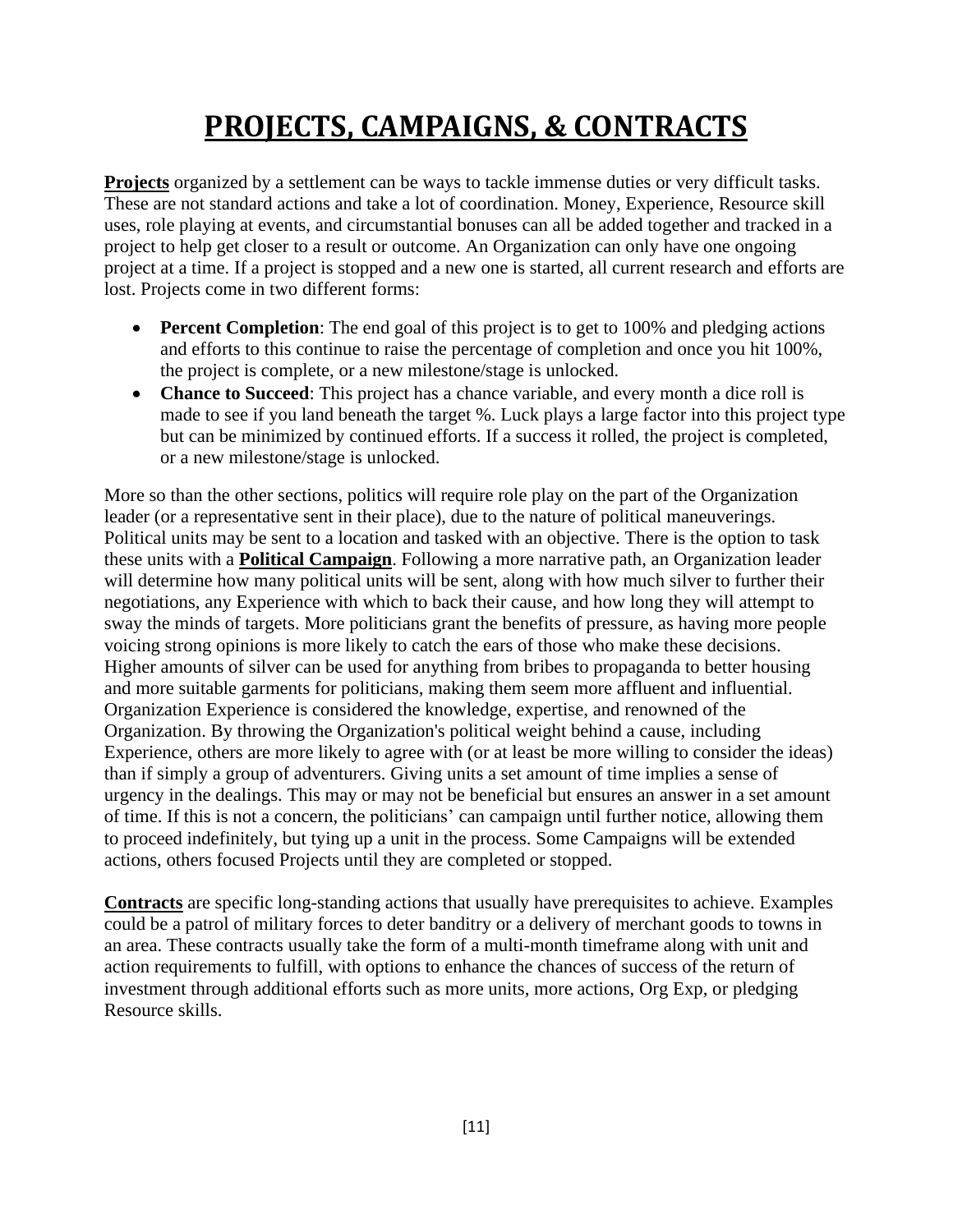### **KEYNOTES**

<span id="page-11-0"></span>**Keynotes** are an important part of defining what an Organization is; they showcase the effort put into different areas of the story, detailing the unique differences of each group and truly give an Organization its "theme, tone, or feel." Keynotes for an Economic/merchant focused Organization will be drastically different than the Keynotes for a Martial/soldier focused one.

Keynotes are meant to be open-ended and vague; a starting point for an Organization to work towards with their efforts. They will be limited based on your supporting efforts, how strong the Foci are in your settlement, and the narrative that is unfolding through your monthly actions. All Keynotes will be case-by-case and built over time, so players are encouraged to ask about options so they know what kind of goals and growth/expansions they can expect for their Organization. Keynotes require projects, actions, Org Exp, and/or effort to create. They may involve supplemental rules that are more complex and specific. These rules will be stored online in the Organization Action section of the forums. A brief description of some keynotes and a few examples are provided below.

#### **Temporary / Single-Use Keynotes**

Some keynotes are changes or additions to your Organization that will expire given time. Sometimes these can be tacked onto the unfolding narrative or be negotiated for as stories unfold. They can also be in the form of favors; expendable boons that can be used in actions. Many times, these are earned through efforts but could also be negotiated for.

- **Foci Bonus**: You get a chosen Foci bonus in X territory for one year.
- **Group Favor/IOU**: You can call upon a moderate favor with X group in the future.

#### **Theme/Influential Keynotes**

The core of Keynotes, these are unique details to your organization. They could detail a specialty about your populace, the lands you exist on, or themes and qualities that set you apart from others, etc. Most Keynotes that are earned and created will fall into this category.

- **Passive Bonus**: Due to special training, themed narratives, or upgrades over time your populace gain some kind of bonus to certain circumstances such as defense, counter-spy efforts, or specific dealings.
- **Flavor/Theme**: These would be small changes or additions to fit an Org's theme.
- **Fealty/Taxation**: Either fealty expectations or tenant and landlord agreements, details related to service, payment, and actions can be variable and unique.

#### **Large Goal Keynotes**

These Keynotes represent largescale projects and goals that can unlock unique rules to interact with. Any Keynote of this level require considerable effort, work, and cost.

- **Outposts**: The expansion of territory and the ability to house units and defend land.
- **Unique Productions**: Things like Ship building or long-term large-scale contracts for services could be detailed with several variables.
- **Expanded Holdings**: Managing local villages and hamlets and their populace in your territory, focusing on realm activities and management.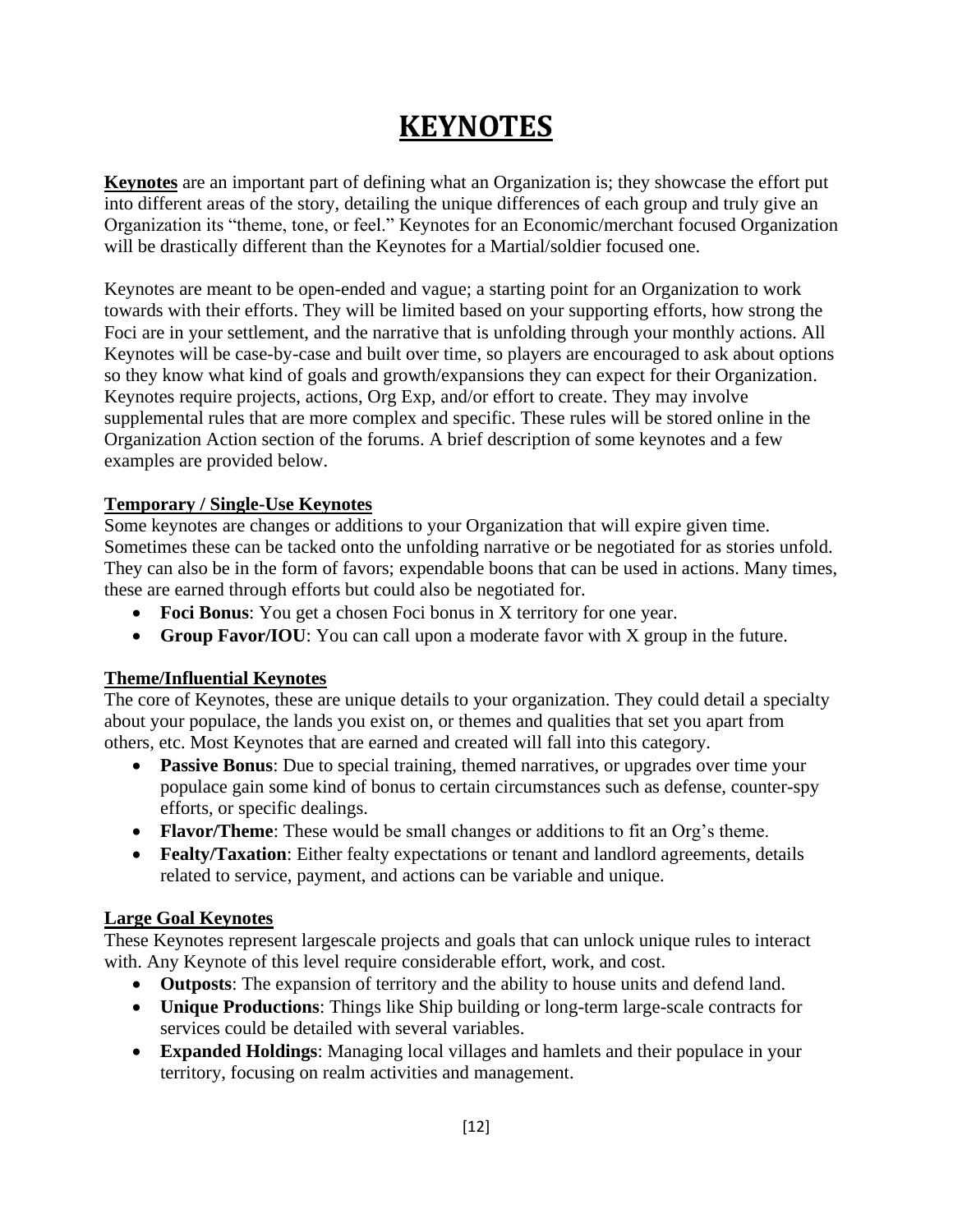### **MONTHLY ORG ACTIONS**

<span id="page-12-0"></span>Each month, your Organization leader will be responsible for giving instructions to each of your units, strengthening Foci, and allocating assets as they see fit, all of which will be submitted as their Monthly Actions. These actions may be detailed, allowing you to exert a greater level of control over the minutia involved in political, military, or economic deals. On the other hand, you may opt to leave your Organization to their own devices, taking a more passive role in their actions. Doing so will lead the units to be far more cautious, with their chances of success slightly reduced, and their opportunity to excel diminished significantly.

In this format, the chosen actions posted are done so with leverage of what the capabilities are of the Organization. All actions are "weighed" by what Foci are needed or most applicable. They are not "spent" in an action, they are abstract in that they theoretically can influence all actions in some way. A State size with a "Great" Martial rating is considered to be able to bring to bear some "Great" assets in any/all of their actions, if applicable.

Organizations can "do stuff" with just actions (No units, no resources) because it is an abstract measure of how much the Organization followers can focus on and impact on their own. However pledging Units and Resources skills to the actions are important ways to boost things up and make them most impactful. Some actions may require or heavily favor Units to complete; such as active combat with an enemy force (Martial units) or the movement of large sums of goods (Economic units) or the calming of a nearby villages concerns (Political unit).

Unit actions (detailed below) represent an abstract effort of your settlement. Whether it is assembling food, gear, and needed supplies for the duration of the month or the tasks of getting needed things to them and supporting them logistically, an Action that involves a unit also involves all of the background things needed for them to do it. A "Rest" action could involve couriers delivering food and medicine. A "Move" action could involve your people assembling supplies or dealing with locals in the area to fix boots or provide simple lodging. This is also why multiple units can be lumped together into one action, such as move or attack, as it is far more efficient for your people to work and act together than it is to split their focus on multiple tasks.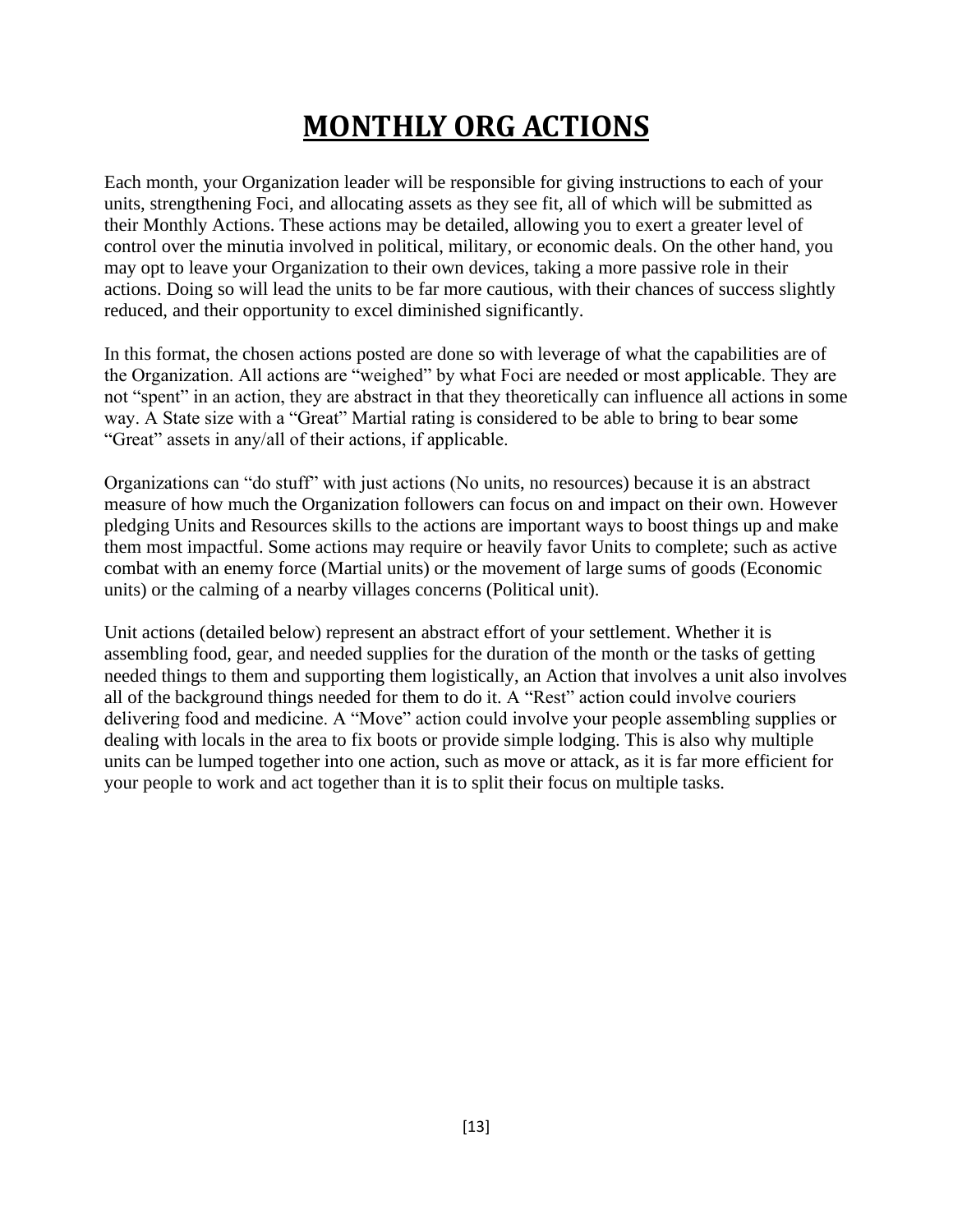# **UNIT SUMMARY & ACTIONS**

<span id="page-13-0"></span>A **Unit** is composed of 20 citizens from the settlement and may be upgraded over time. Base units have cost in time and exp to create or train. Units have a maximum size of 40 members, although a faction may have several units.

**Sub-Units** increase the size of the unit by 5 individuals, by adding a smaller Sub-Unit of special skilled individuals. Each unit may only have two Sub-Units (not including Bolstering). If a specialty Sub-Unit is added twice, the effects stack as well the number of troops in this unit increases. Bolstering increases the unit by 10.

**Upgrades** (Commander, Toughness, Improved Equipment, etc.) do not increase the size of the unit like Sub-Units do, and can be added even if the unit is at its max size (see below). However, an Upgrade cannot be taken more than once unless the upgrade states otherwise.

A unit has four attributes which will affect its ability: Able, Wounded, Morale, and Skills.

- **ABLE** represents the able-bodied fighters/members of the unit. They are the members of the unit who are still in good health and able to act uninhibited.
- **WOUNDED** represents the members who have been wounded in battle who are no longer able to fight or function. They may be pressed to fight/act on, but doing so will lead to much higher casualties among their number.
- **MORALE** represents the hope and will of the members to act or for fighters to remain in battle. If battles are lost month after month, if units are away from home for too long, or if a unit is pushed to perform additional duties, then their belief in their cause may begin to fade. This makes them less effective in combat and in performing all actions. If conditions do not improve, it may lead to insubordination or even desertion. Proper rest, a figure to lead them, or continuous victories, on the other hand, will raise a unit's spirits, making them more effective.

The scale for unit morale is Inspired / Elevated / Neutral / Concerned / Demoralized.

● **SKILLS** are the Sub-Units and Upgrades that a unit has.

Once a unit is made it can be used for different organization actions. A single or multiple units in close proximity can be tasked with only a single action and focus their efforts, or multiple units can be split up among multiple actions try to accomplish numerous objectives. Any action by a unit is considered an Organization action, so try to focus your efforts with multiple units and resources on a few objectives. An example would be to do one single "REST" action but have 3 different units participate in it. Units may also be given "If this, then this" commands as long as they are simple; troops in the field may have a secondary option available to them but overly complex commands would not be possible. For example, you could say "MOVE/PATROL throughout the territory hunting bandits, if any are found then PUSH to then ATTACK them".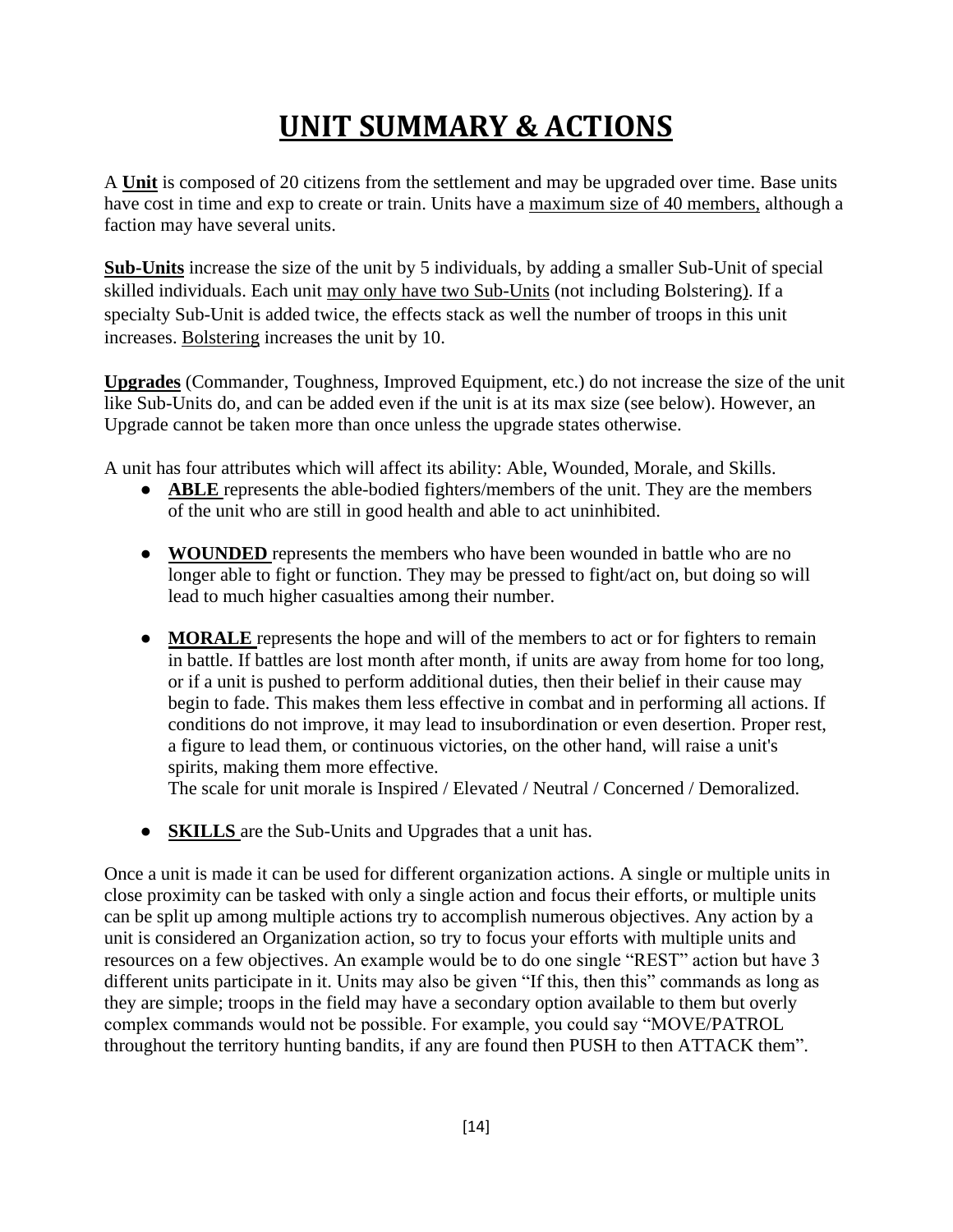- **MOVE/PATROL** allows units to travel across the map to a destination or to several destinations. Terrain, distance, and weather/seasons can influence this greatly. This is considered at a decent pace where time is not wasted but neither is the unit forced to march quickly. Most of the time, a unit can move around the continent with enough time to return, unless they intent to take more complex actions. A secondary option is to have a unit move through an area and actively patrol, looking for danger/encounters/activity.
- **ATTACK** actions are an abstraction of the work that goes into engaging in battle. An Attack action represents everything needed to move to that point; the time to check equipment, to gather things needed to march to battle, posturing, finding a good camping space for personal tents and supplies, and for scouting out details and then finally moving to conflict. Attack actions are further divided up into specific types of attacks, which are detailed in the combat section.
- **PUSH** is combining a Move/Patrol action with an Attack action. For example, a unit being able to march across the continent and attack something when they get there. Pushing a unit means that both actions are taxing and are hindered; there is a high chance that it will impact morale or have a detriment to the actions they are trying to do.
- **REST** allows units a chance to regroup, forfeiting any attacks and/or movements in exchange for an opportunity to heal, rest, or recover morale. This process may be interrupted if the unit is attacked, forcing it on the defensive. Whenever a unit rests, they will heal 1 soldier back to able status, and this can be modified by Healers and resting at a settlement. Units automatically rest, no action required, if stationed at a friendly settlement/outpost, but in the field, this will require an action.
- **REINFORCE** is actively seeking out replacements from the populace in order to fill in for people in a unit that have been killed. Reinforcing costs: **Time**: 1 month for base units + 1 month per level of training. (Not sub-units or upgrades) This action can only be done while stationed at your home settlement.
- **STANDING ORDERS** is an action that is focused but lengthier in time. This requires the applicable Leader upgrade for the unit type. One action can be given to a unit that can be carried out for a maximum of 3 months with no additional actions needed. This represents better planning, more efficient use of food/supplies, and localized command and control to handle needed tasks, making this action less taxing on your settlement's abilities. For example, standing orders can be given to a unit to "MOVE/PATROL" an area then "PUSH" to "CHARGE" any bandits they find and have it continued for 3 months. An action would be needed to alter or cancel the standing order prior to the end of the 3 months.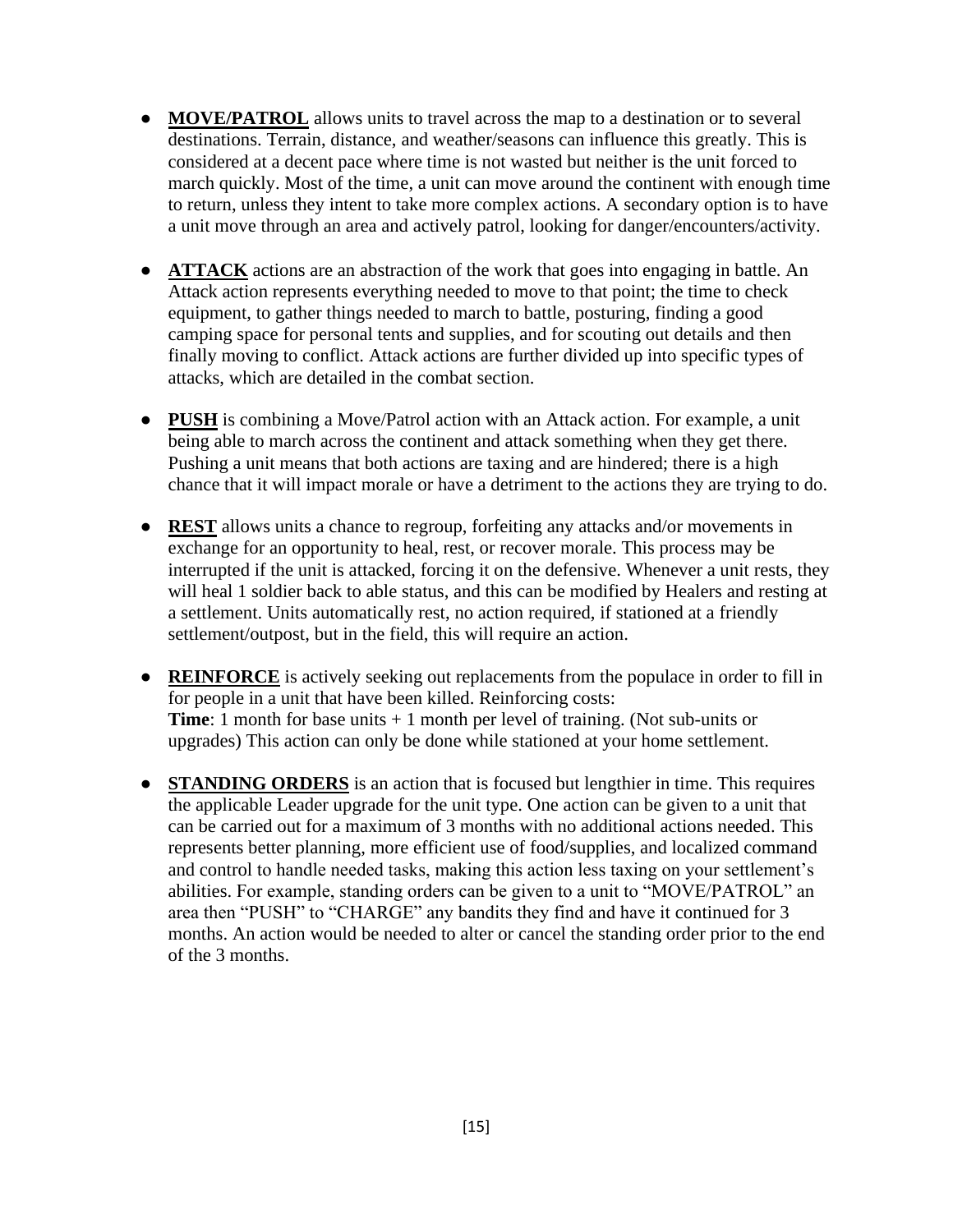### **UNIT COMBAT**

<span id="page-15-0"></span>Each month, units may engage in combat against an enemy within their immediate vicinity. During this combat, each side gets both an Attack and a Defend score (unless stated otherwise units) which are compared to determine the outcome of the fighting that month. Before the attack begins, each unit decides their strategy for the month from seven options: CHARGE, DEFEND, ENGAGE, PRESS, SIEGE, RAID, and RETREAT.

- **CHARGE** is a very aggressive attack, although it opens up defenses; +1 attack and -1 defense to each die rolled. This bonus applies to only the first attack/defense round. This attack can be done against enemy units and settlements.
- **DEFEND** reduces offense, but makes defending easier; -1 attack and +1 defense to each die rolled. This bonus applies to only the first attack/defense round. This attack can be done against enemy units and settlements.
- **ENGAGE** is a balanced approach: the unit falls into whichever formation in which they are most trained, favoring neither offense nor defense. +0 to attack and defense. This attack can be done against enemy units and settlements. If no specific orders are given, units will choose this attack.
- **PRESS** is a bloody option: it represents a unit moving in with the intent to commit to keep the combat going longer to try to lead to a quicker and more decisive victory. The unit is allowed a third attack but the enemy unit does as well (So if both units decide to PRESS, each would be allowed to take four attack actions during the month). Doing so can end a battle much faster, but puts a unit in much greater danger. This attack can be done against units and settlements. A unit cannot PUSH and PRESS in the same month.
- **SIEGE** is a special attack that is used only against settlements. Choose to forego any damage during an attack to instead target a settlement's farms and influence their harvest, administration, and travel abilities. This makes it very difficult for a settlement to make food and supplies or travel to and from the settlement. This attack has a great chance at impacting or hindering a settlements activities/actions. This attack represents surrounding a settlement and attempting to control the areas around it. Note that Siege attacks are not directly on a settlement and therefore defenses will not help the defenders. A Siege attack that is counter-attacked will revert to a defensive attack action, as the sieging unit will focus on any incoming attacks.
- **RAID** is a special attack that is used only against settlements. Choose to downgrade the amount of damage dealt in combat (roughly to half) to a settlement to instead target the supplies and homes of the people. This gives a chance to impact the morale and potentially even produce loads of supplies or raided loot for the attacking unit.
- **RETREAT** forfeits the Attack Roll for the month in exchange for a 50% chance to disengage the enemy. The retreating unit is still allowed a Defend Roll if the Retreat is unsuccessful.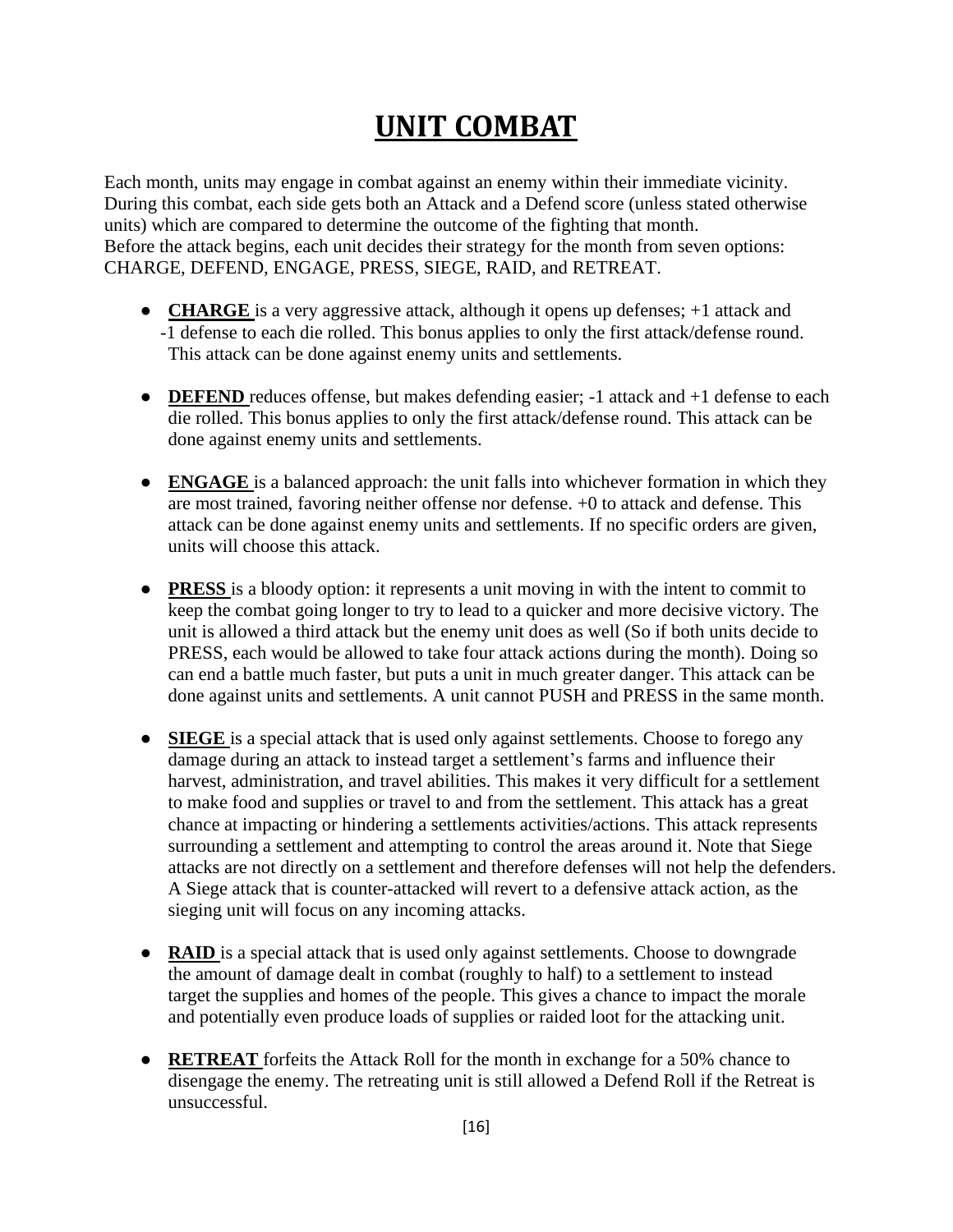#### **Being Outnumbered**

Being outnumbered by enemy units is never a good situation. Doing so requires a unit to focus on defense to stay alive, reducing their potential for damage. Select one enemy unit for each unit control to focus on. Damage is dealt normally to that unit.

Against all other units involved, the unit's damage is reduced by one step: A successful attack deals damage as if it were a failure, and a failed attack deals no damage. It should be noted that only the number of full units count towards being outnumbered, not the number of troops themselves.

#### **Morale**

Morale is also important: Fighters with hope in mind will fight harder and be more willing to follow orders to continue fighting than those filled with despair. The scale for unit morale is Inspired (+2 bonus to combat), Elevated (+1 bonus to combat), Neutral (+0 bonus to combat), Concerned (-1 penalty to combat), and Demoralized (-2 penalty to combat). A unit cannot go any higher than Inspired morale; no check is needed to gain morale if already at Inspired.

Morale will naturally come back to the baseline of zero over time; bad morale will recover and good moral will fade. This can take months and can be recovered faster by resting and expending loads of supplies.

A unit's current morale bonus or penalty is NOT added to any morale checks.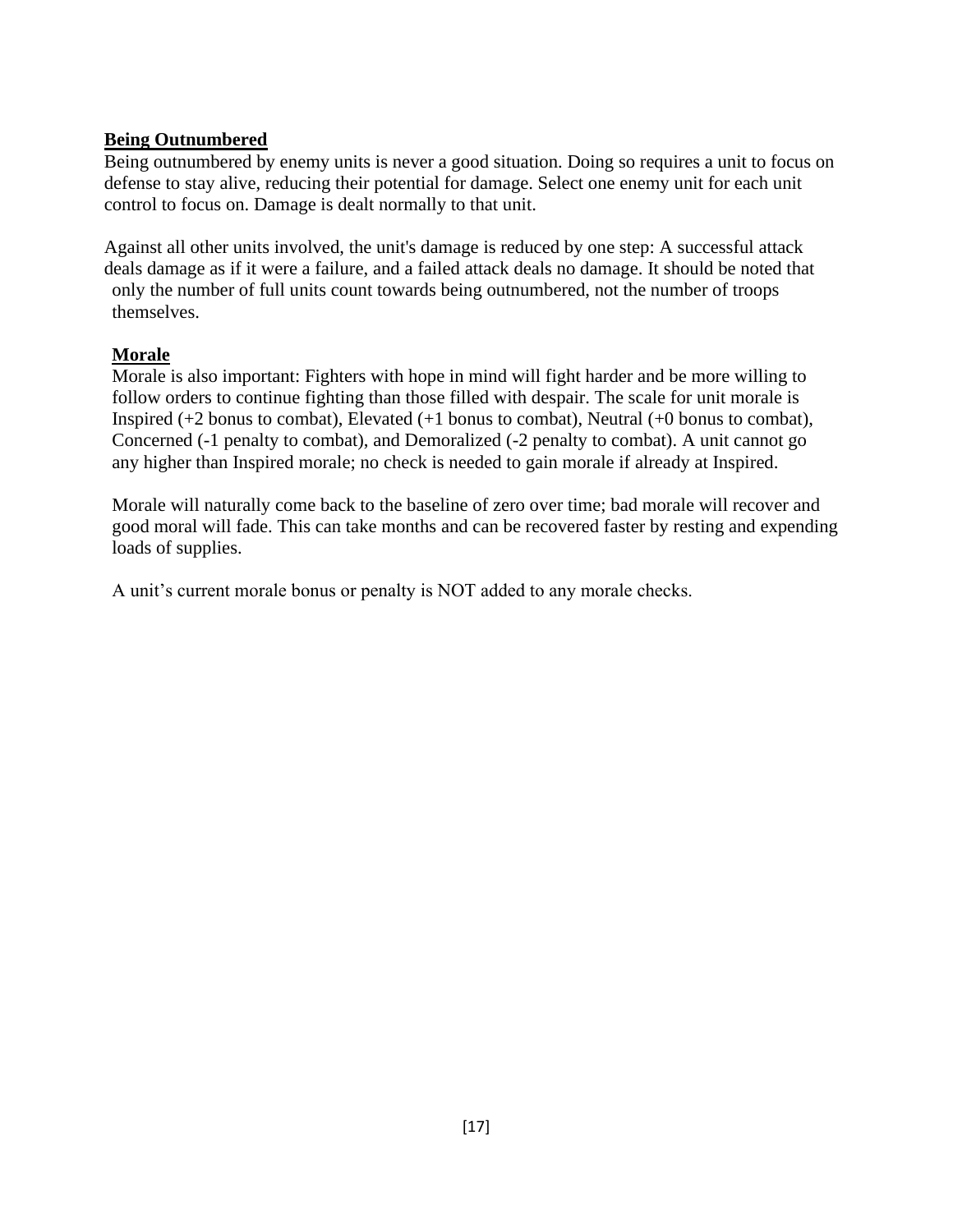### **EXAMPLE COMBAT ORDER**

<span id="page-17-0"></span>Combat follows this order:

- 1. Each unit determines which type of attack action they will take.
- 2. Any sub-units which may act prior to combat, such as Archers and Mages, calculate their actions and are applied.
- 3. The units begin their attack: a d10 rolled for every 10 Able fighters (rounded up).
	- a. Each die gets modified by morale, training, perks, attack type, etc.
	- b. The combined total is called the Attack Value.
- 4. The same will be done for the unit's defense, resulting in a Defense Value.
- 5. Compare each unit's Attack Value to the opponent's Defense Value.
	- a. If the unit's Attack is higher than the opponent's Defense, the attack is a success.
		- i. The attacking unit will deal damage equal to 10% (Rounded up) of the Able Fighter Number in the unit, doubled.
	- b. If the Attack is less than the Defense, the attack is a failure and much less successful, though still dangerous:
		- i. The attacking unit will deal damage equal to 10% (Rounded up) of the Able Fighter Number in the unit, minimum of 1.
	- c. In the case of a tie between the Attack and Defense scores, the Attacker wins
- 6. When damage is dealt, half the damage (rounded up) wounds Able fighters.
- 7. Any remaining damage is lethal, killing Able fighters.
- 8. If all of a unit's Able fighters are reduced to Wounded or Dead, the damage is dealt to Wounded fighters, killing them outright (as they are already Wounded).
	- a. If a Unit is composed of only Wounded fighters, the unit simply rolls 1 dice.
- 9. Attackers will always do a minimum of 1 damage to an enemy unit in combat, regards of perks/etc. This can be reduced to zero due to equipment/perks, however.
- 10. Morale Checks (only one made per unit per combat)
	- a. If unit succeeds on both Attack and Defense rolls, roll a Morale check.
		- i. 1-5: Failure No Morale change
		- ii. 6-10: Success Gain 1 point of Morale
	- b. If unit loses both Attack and Defense rolls, roll a Morale Check on a d10 (Commander and Training bonuses apply to only this check)
		- i. 1-5: Failure lose 1 point of Morale
			- 1. If cannot, they are Routed (forced Retreat action)
			- 2. After retreat roll d10
				- a. 1-5: Failure Continued Retreat towards home settlement.
		- ii. 6-10: Success No Morale change
- 11. Repeat steps 3-10 again but with both units in ENGAGE strategy. This means that each combat is 2 rounds of attacking/defending.
- 12. Determine if a PRESS Action is involved on either side
	- a. If one unit PRESSES, repeat steps 3-10 again but with both units in ENGAGE.
	- b. If both units PRESS, go through steps 3-10 twice (unless one unit is routed).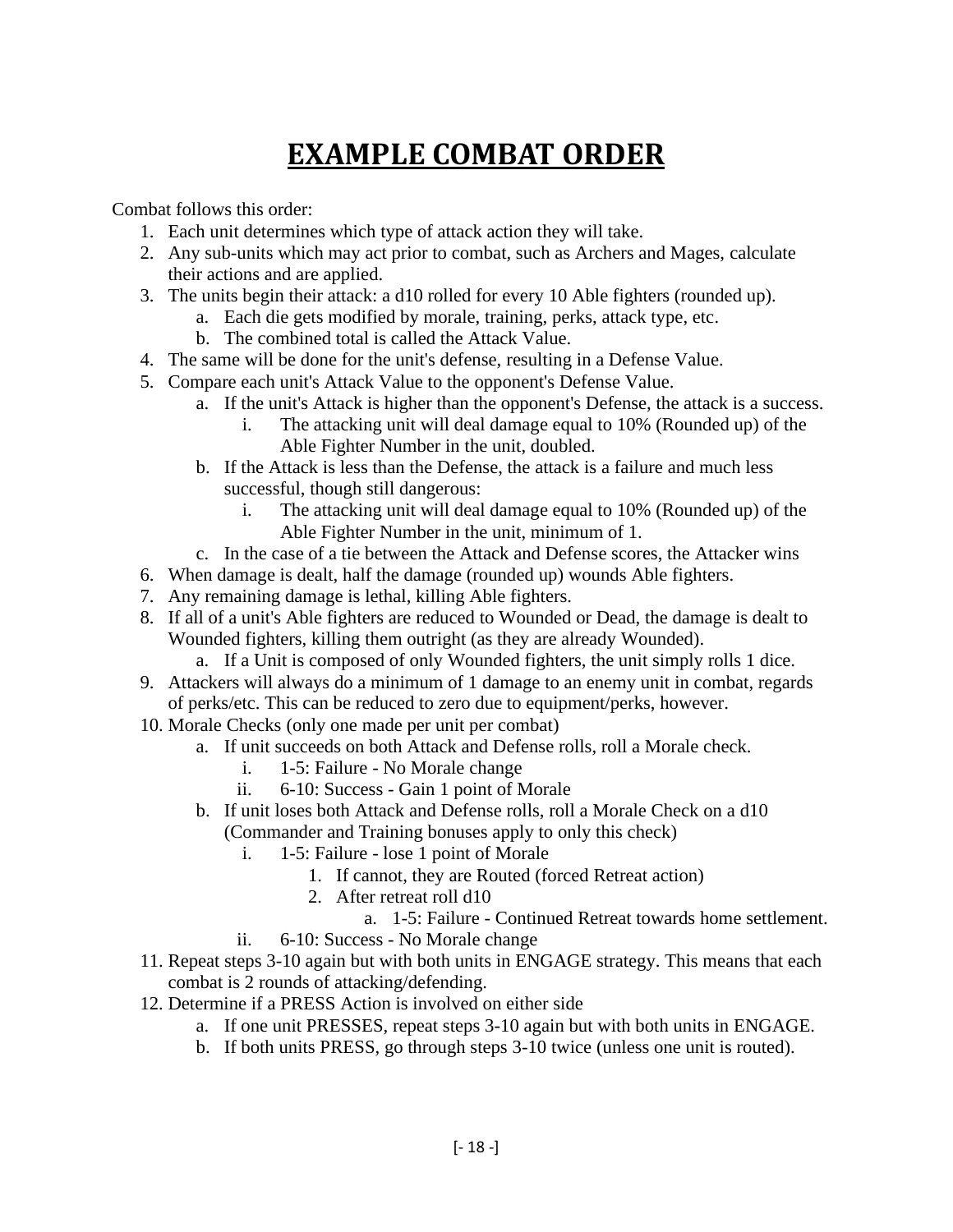# **MARTIAL UNITS**

<span id="page-18-0"></span>**CREATE: MILITIA**: Creates a Militia unit. These untrained fighters may have some basic uniforms and equipment, but it would be cobbled together and basic in quality. However, they can survive better in combat than non-combat units, and are able to take all the normal combat actions.

**XP**: 5 **Time**: 1 Action + 1 Month **Requires**: Very Weak Martial Focus

> • **UPGRADE: TRAIN SOLDIERS**: These warriors are a step up from the mob of militiamen from which they were trained. They are equipped with fighting weapons and understand basic strategies, granting them a small bonus  $(+1)$  in combat and a small bonus (+1) to morale checks in regards to losing morale (but not in gaining morale). **XP**: 5

**Time**: 1 Action + 1 Month **Requires**: Militia, Weak Martial Focus

• **UPGRADE: TRAIN VETERANS**: Having seen and survived combat, these soldiers can boast real-world experience, and their extensive drilling has hardened their hides and their resolve. Veterans have additional training and decent weapons and armor, giving them a bonus (+2) in combat. In addition, Veterans are more resolute in their cause, granting them larger bonus (+2) to morale checks in regards to losing morale (but not in gaining morale).

**XP**: 5

**Time**: 1 Action + 2 Months

**Requires**: Soldiers, Moderate Martial Focus, Unit been involved in at least 1 month of combat.

• **UPGRADE: TRAIN ELITES**: Elites are highly trained warriors who excel in the art of ending lives on the battlefield. Elites have superior training and skills, along with enough fighting equipment to make them successful at their duties, giving them a good bonus (+3) in combat. In addition, Elites are even more resolute in their cause, granting them a good bonus (+3) to morale checks in regards to losing morale (but not in gaining morale). **XP**: 5

**Time**: 1 Action + 2 Months

**Requires**: Veterans, Strong Martial Focus, Unit been involved in at least 1 month of combat.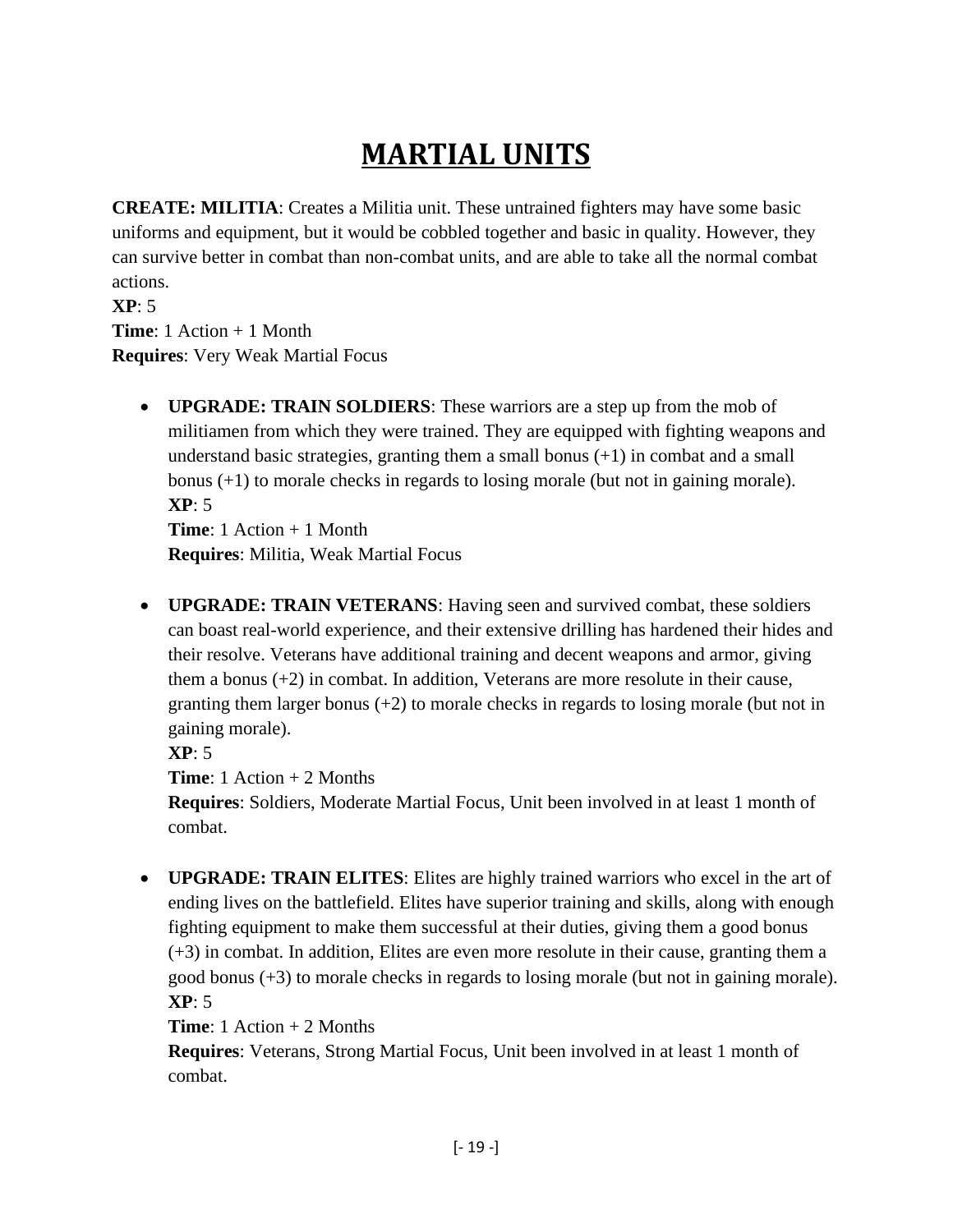**SUB-UNIT: ADD SCOUTS:** A sub-unit of Scouts are added to the unit. This unit now may be given a "Recon" task per month, whether that is keeping tabs on a specific area, scanning a region for anything of note, or some other intelligence gathering action. **XP**: 5

**Time**: 1 Action + 1 Month **Requires**: Soldiers

**SUB-UNIT: ADD ARCHERS**: A sub-unit of trained archers, allowing them to loose a volley of arrows prior to combat, damaging the enemy unit as they close in. Add 1 point of damage to the enemy unit, dealt as normal during the damage resolution step of combat. **XP**: 5 **Time**: 1 Action + 1 Month **Requires**: Soldiers

**SUB-UNIT: ADD BERSERKERS**: A sub-unit of warriors that throw themselves into the fight with reckless abandon, the first to charge and the last to retreat. After damage is dealt, for each 2 dead fighters the unit does 1 more point of damage to the opposing unit. This unit also gains a +1 bonus to all Attack combat rolls, representing the consistent focus on aggressive attacks. **XP**: 5

**Time**: 1 Action + 1 Month **Requires**: Soldiers, Moderate Martial Focus

**SUB-UNIT: ADD CLERICS**: A sub-unit of divine casters with access to simple Divine spells. They have a chance to prevent some of the Dead warriors from dying after combat each month, leaving them wounded instead. 1 fighter who would have died are Wounded instead. **XP**: 5 **Time**: 1 Action + 1 Month **Requires**: Weak Divine Focus

**SUB-UNIT: ADD MAGES**: Wielders of the arcane, this sub-unit has an impact the amount of damage the unit puts out in combat. This unit does 1 additional point of damage. This unit also gains a +1 bonus to all Attack combat rolls, representing the consistent power and impact arcane magic can have on a fight.

**XP**: 5 **Time**: 1 Action + 1 Month **Requires**: Weak Arcane Focus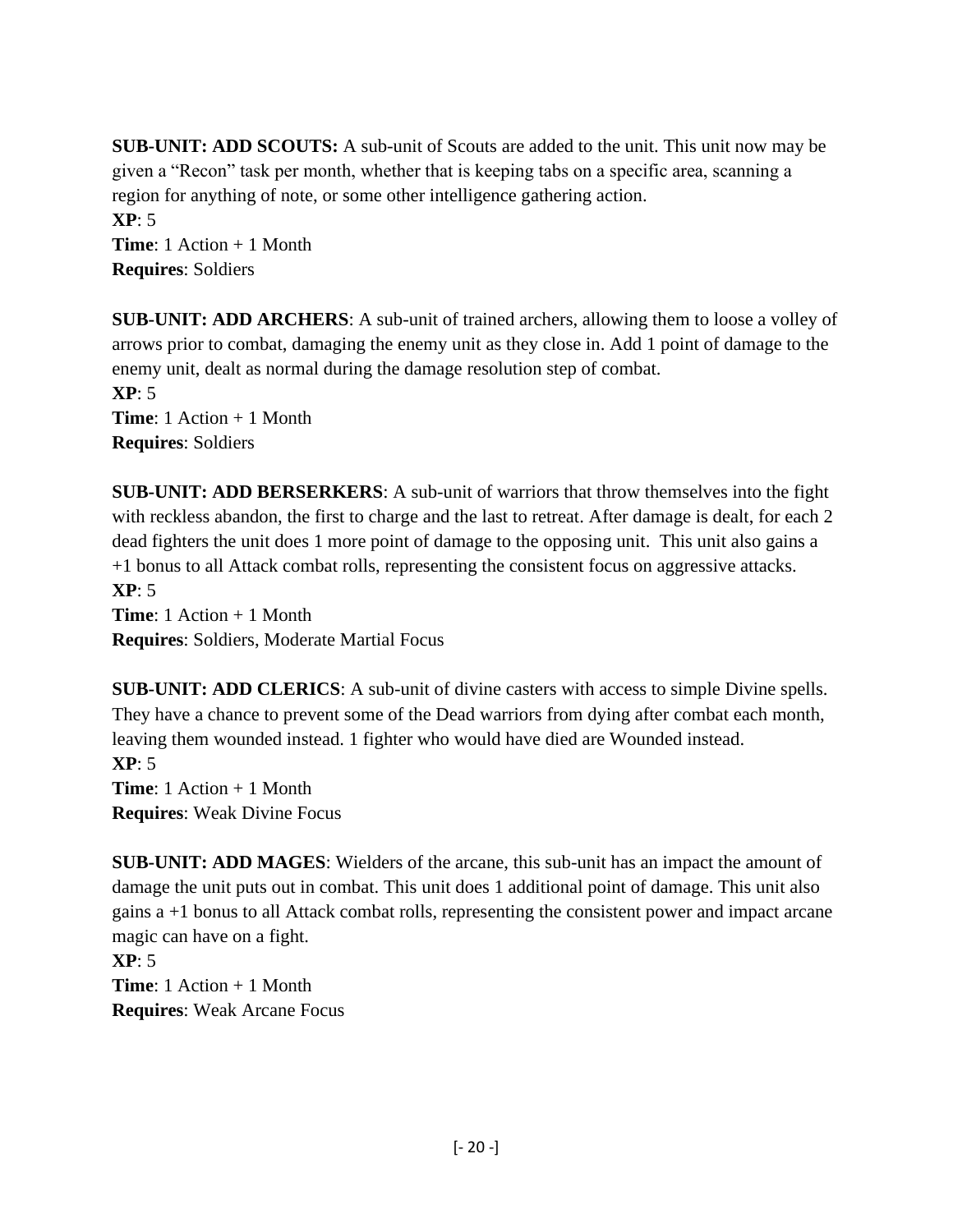**SUB-UNIT: ADD HEALERS**: This small support unit increases the survivability of the troops. Each month, 1 of the Wounded warriors is healed back to Able status. If resting rather than fighting, 2 of the Wounded warriors is healed back to Able status. If resting in a friendly settlement or outpost, 3 of the Wounded warriors is healed back to Able status. **XP**: 5

**Time**: 1 Action + 1 Month **Requires**: Weak Martial Focus

**SUB-UNIT: ADD SHIELD WALL**: Experts of defense, these fighters are most effective on the front lines, using their talents with their shields to help repel attacks. This sub-unit grants  $a + 1$ bonus on their Defend roll. In addition, 1 warrior who would have died is instead wounded. **XP**: 5 **Time**: 1 Action + 1 Month

**Requires**: Soldiers (Minimum), Moderate Martial Focus

**SUB-UNIT: ADD SKIRMISHERS**: Hit-and-run mobile fighters, this unit is adept at not getting bogged down by combat or long travel. This unit is less inhibited by lengthy travel, travel during adverse conditions such as during the hot summer or cold winter, and when Pushing. When this unit attempts a retreat and fails, re-roll the check. Lastly, this unit has a 50% chance that if Pressed by an enemy unit, the attack never takes place, unless this unit is also Pressing. **XP**: 5

**Time**: 1 Action + 1 Month **Requires**: Soldiers

**SUB-UNIT: ADD BOLSTERED RANKS**: Increases the size of a unit. These recruits permanently increase the maximum and current size of the unit by 10. This perk may be taken twice, but the unit may never exceed 40 fighters including additional troops from sub-units added on. This perk is not a replacement for the Reinforcement action available to units; it is designed to make the unit larger, not simply refill its lost members.

**XP**: 5

**Time**: 1 Action + 1 Month per level of base training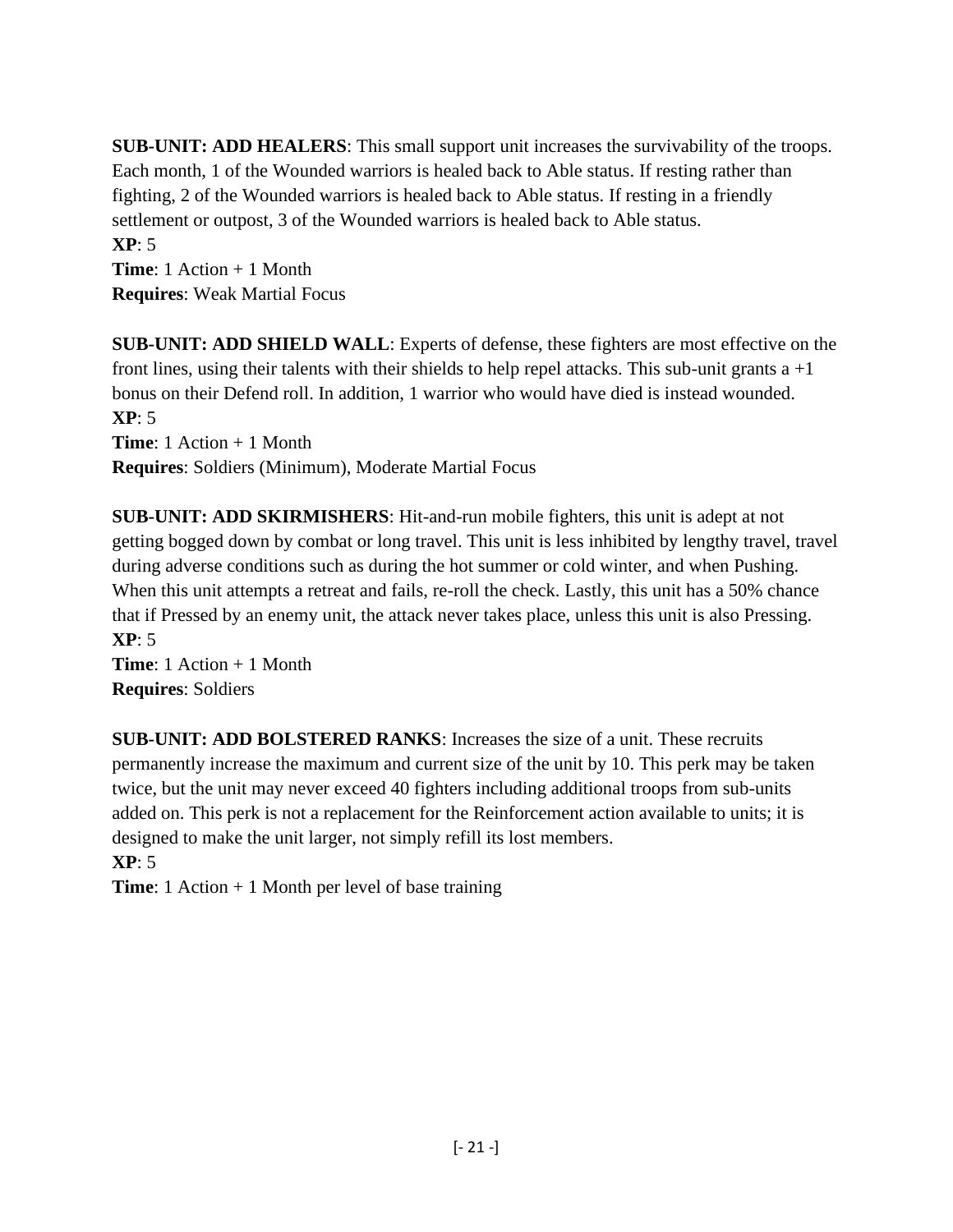**UPGRADE: TRAIN COMMANDER (LEADER)**: One or more fighters has proven themselves a leader. The other men and women look up to this individual and are inspired by their mere presence. This upgrade allows a re-roll a single Morale check per combat, which may be used to either stave off a drop in morale or to attempt to boost morale. Because this re-rolled morale check represents the commanding presence and inspiring words of a Commander and not that of additional training, this re-rolled morale check is NOT modified by training (Soldier, Veteran, Elite) and is a 1d10 roll. May conduct "standing orders" actions. **XP**: 5

**Time**: 1 Action + 1 Month **Requires**: Soldiers + Any one additional upgrade/training/sub-unit

**UPGRADE: EQUIP IMPROVED ARMOR**: Representing better overall armor for the unit, this upgrade increases their survivability in combat. When this skill is taken, it reduces the damage suffered by the unit by 1 during each combat.

**XP**: 5 **Time**: 1 Action + 1 Month **Requires**: Moderate Martial Focus

**UPGRADE: EQUIP IMPROVED WEAPONS**: Through better weapons, this upgrade improves the unit's ability to deal damage. When this upgrade is taken, it increases damage dealt by the unit by 1 during each combat. **XP**: 5

**Time**: 1 Action + 1 Month **Requires**: Moderate Martial Focus

**UPGRADE: TRAIN TOUGHNESS**: The warriors have been in combat before, and have grown tougher as a result. After the results of the Attack and Defense Rolls are determined and damage is assigned, one warrior who would have died is instead wounded. This represents the stubbornness of the warriors, holding on to life despite wounds that would normally kill, along with better gear to help them survive.

**XP**: 5

**Time**: 1 Action + 1 Month **Requires**: Soldiers, Moderate Martial Focus, Unit must have been in 1 Month of combat.

**ACQUIRE MERCENARY CONTRACT**: An Organization can find and hire mercenaries on contract. This will take actions and resources to do, and silver to support them.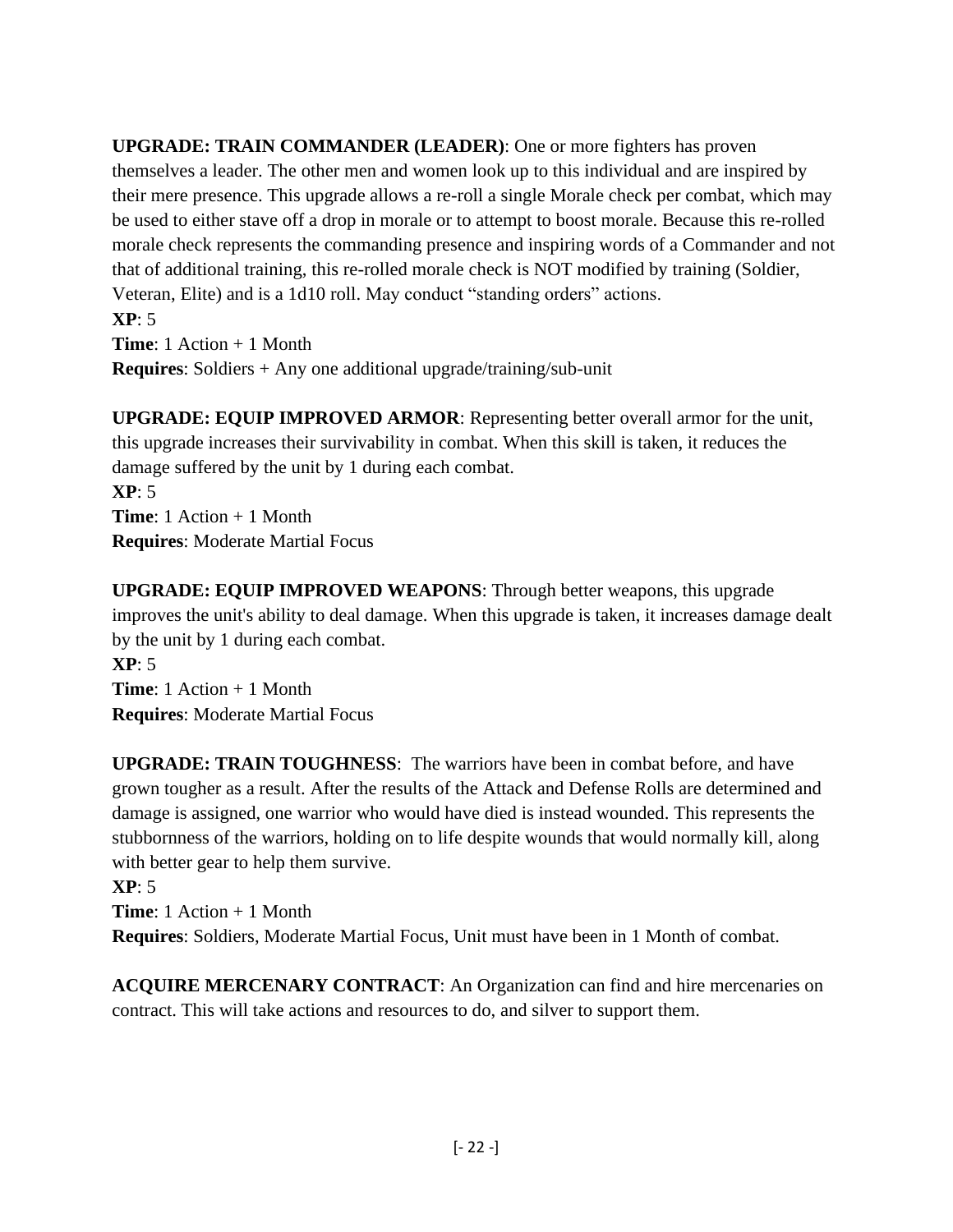# **ECONOMIC UNITS**

<span id="page-22-0"></span>**CREATE: TRADERS**: Creates a single unit of Traders. These men and women are accustomed to bartering and selling their wares in markets, and carry them across the continent on basic sleds. Their experience will help get a good price for the goods bought and sold, although they are less than proficient at finding rare items. They are a non-combat unit; if attacked, they cannot fight back and will deal no damage to an enemy unit.

**XP**: 5 **Time**: 1 Action + 1 Month **Requires**: Very Weak Economic Focus

• **UPGRADE: TRAIN MERCHANTS**: This unit has developed a rapport with several of the local communities, ensuring a fair price within the vicinity of the territory. They use travois, allowing them to carry goods across the land at a slightly faster and easier pace than Traders. **XP**: 5

**Time**: 1 Action + 1 Month **Requires**: Traders, Weak Economic Focus

• **UPGRADE: TRAIN CARAVAN**: These merchants have greatly expanded their influence on the continent, ensuring a fair price in most civilizations with whom they maintain good relations. Through the connections they have developed over their careers, they also have the chance to find rare items. They carry their goods on carts, allowing them to move more at a time and at a faster pace than Merchants.

**XP**: 5 **Time**: 1 Action + 2 Months **Requires**: Merchants, Moderate Economic Focus

• **UPGRADE: TRAIN CONVOY**: When a group of caravans get together, they are able to move a larger amounts of goods quickly from any place. Their numbers also give them unrivaled bargaining and purchasing power. A Convoy is the epitome of logistical trains and traveling merchants.

**XP**: 5 **Time**: 1 Action + 3 Months **Requires**: Caravan, Strong Economic Focus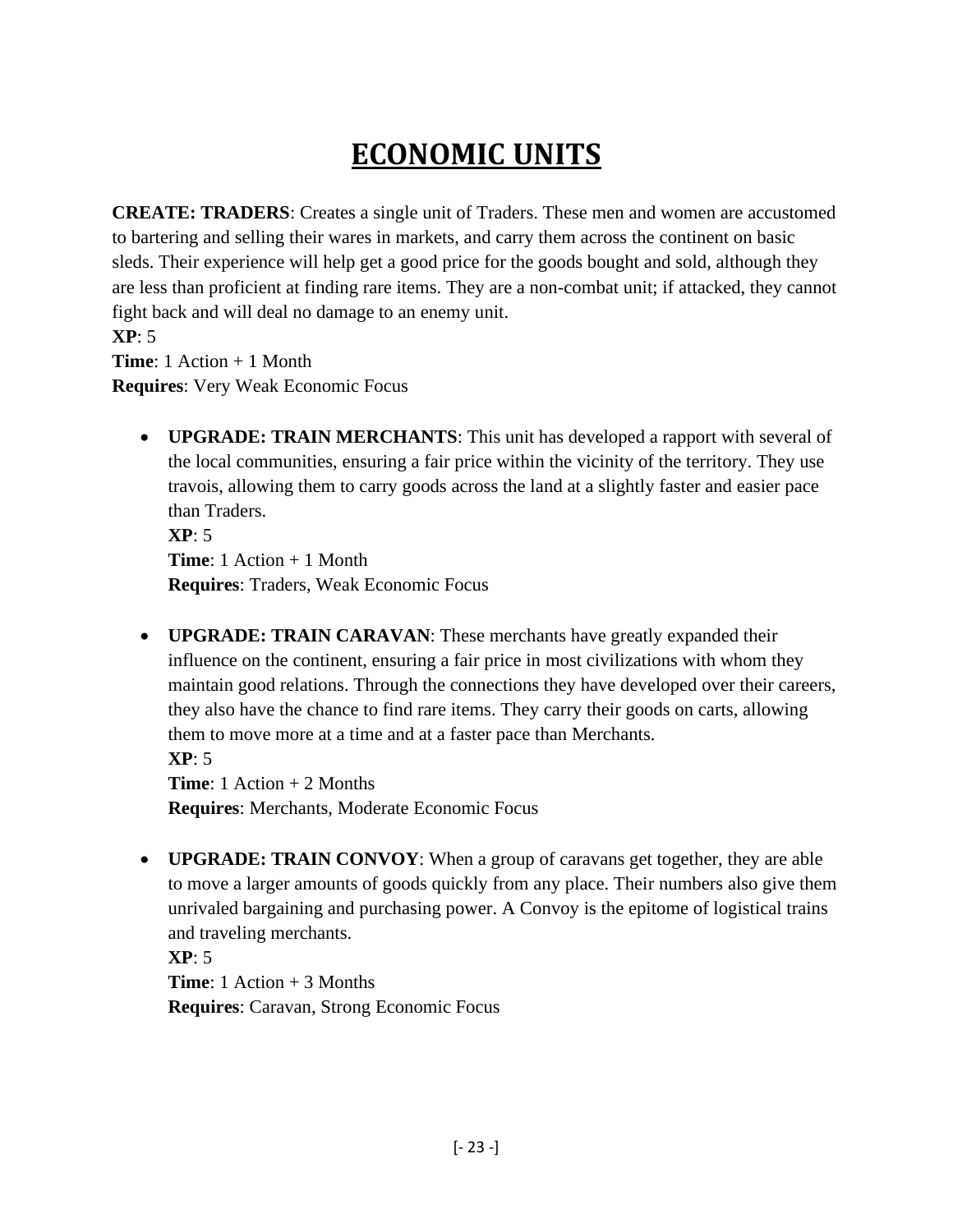**SUB-UNIT: ADD TRADE WAGONS**: Equips one Economic unit with a handful of sturdy wagons and some extra helpers to pull them. These vehicles move easier than carts or travois and increase the carrying capacity of the unit. This sub-unit may only be taken once by each Economic Unit.

**XP**: 5

**Time**: 1 Action + 2 Months

**SUB-UNIT: ADD ARMED ESCORT**: Adds guards with basic weapons and Militia training to one Economic unit. The unit may not attack, but is able to defend itself if attacked. Their skill increases to Soldier if the base unit upgrades to Merchant, Veteran if the base unit upgrades to Caravan, and Elites if the base unit is a Convoy. This sub-unit may only be taken once by each Economic Unit.

**XP**: 5 **Time**: 1 Action + 1 Month **Requires**: Very Weak Martial Focus

**SUB-UNIT: ADD WORK CREW**: Equips one Economic unit with a group of workers and laborers with the necessary tools and skills to help work exports, harvests, or trade jobs more effectively. This sub-unit may only be taken once by each Economic Unit. **XP**: 5 **Time**: 1 Action + 2 Months

**Requires**: Weak Economic Focus

**UPGRADE: CHIEF MERCHANT (LEADER)**: A certain individual has proven themselves to have the necessary acumen to take the lead in negotiations, or finding of special items. This person is appointed the Chief Merchant, and is empowered by the unit to by the final word in it. This Upgrade gives a small bonus to finding items at a good price, and finding rare items. May conduct "standing orders" actions.

**XP**: 5 **Time**: 1 Action + 1 Month **Requires**: Merchants + Any one additional upgrade/training/sub-unit

**UPGRADE: CURRENCY EXCHANGE**: Merchants do not take credits, only money. Money, though, often times is not money. Different currencies can and are accepted across the continent. This Upgrade helps the unit maneuver through these different currency rates and types. However, to do so requires as certain level of credibility. This Upgrade gives a medium bonus to the unit to find its objectives. **XP**: 5

**Time**: 1 Action + 1 Month **Requires**: Caravan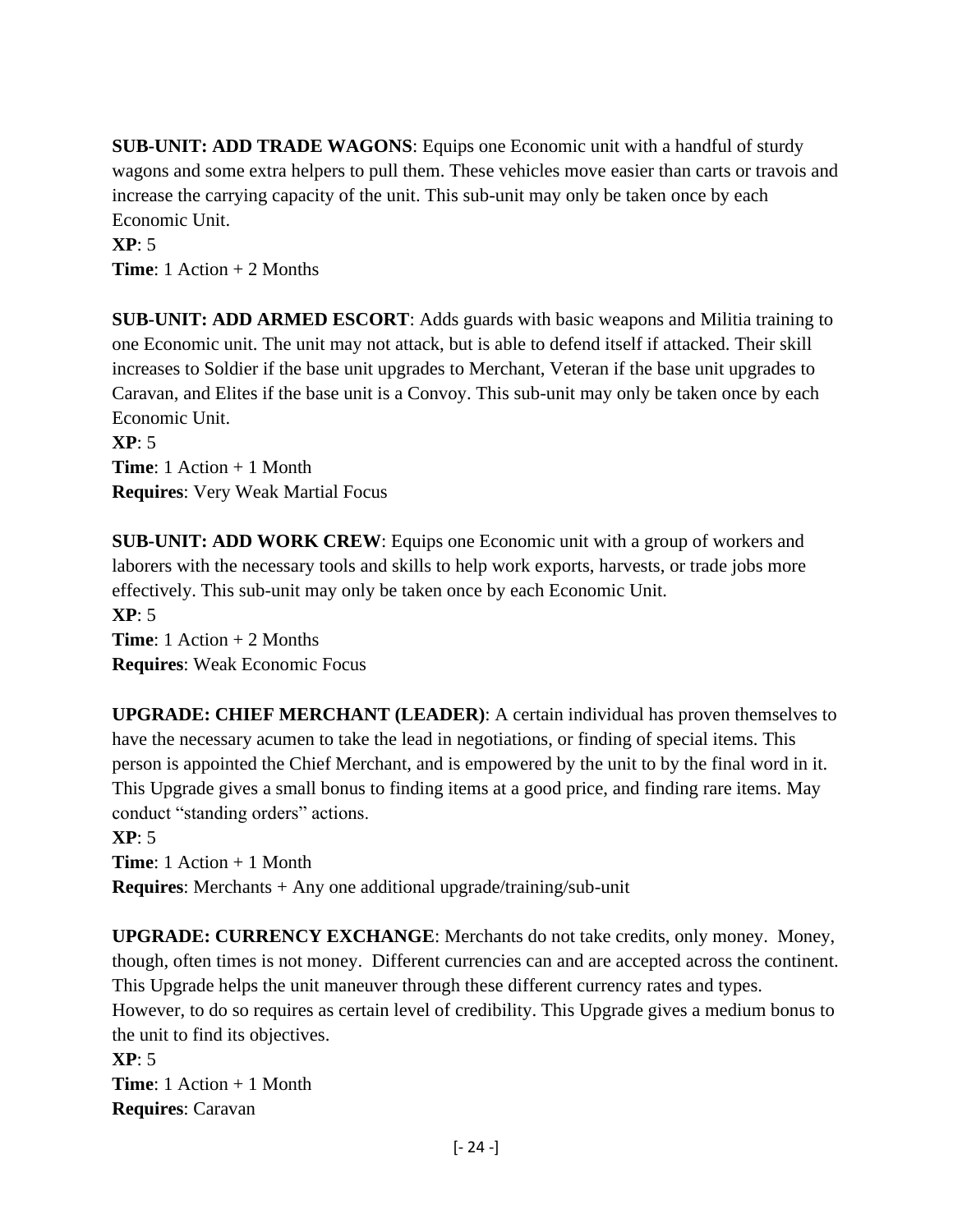# **POLITICAL UNITS**

<span id="page-24-0"></span>**CREATE: REPRESENTATIVES**: Creates a unit of Representatives to send on missions. They are familiar in their own customs, although the ways of other customs may be lost on them. They may not know what to say in every situation, though they generally know what would constitute a cultural faux pas and will work to avoid it. They are a non-combat unit; if attacked, they cannot fight back and will deal no damage to an enemy unit.

**XP**: 5 **Time**: 1 Action + 1 Month

**Requires**: Very Weak Political Focus

• **UPGRADE: TRAIN DIPLOMATS**: This skill represents a little more experience on the part of the Representatives, making them less likely to cause a social faux pas in the presence of important officials and more effective at negotiating. Their training will give them a bonus during political negotiations. **XP**: 5

**Time**: 1 Action + 1 Month **Requires**: Representatives, Weak Political Focus

• **UPGRADE: TRAIN AMBASSADORS**: Veteran politicians and negotiators all, Ambassadors are high level diplomats. They deal with others professionally, and are well aware of most of the customs of each of the races, making them supremely effective at negotiation and avoiding offense. Every society has little nuances, though, so even these experts are not immune to missteps. Their training will give them a medium bonus during political negotiations.

**XP**: 5 **Time**: 1 Action + 2 Months **Requires**: Diplomats, Moderate Political Focus

• **UPGRADE: TRAIN CONSULS**: These are the Elites of the political world, able to walk with Kings and sway great mass of commoners. Even if they make a faux pas, their grace and charm smooths it over. When deals of nations are to be done, these are the ones to turn to. Their training and experience make them unparalleled negotiators, granting them a large bonus.

**XP**: 5

**Time**: 1 Action + 2 Months

**Requires**: Ambassadors, Strong Political Focus, and at least 3 months of actions.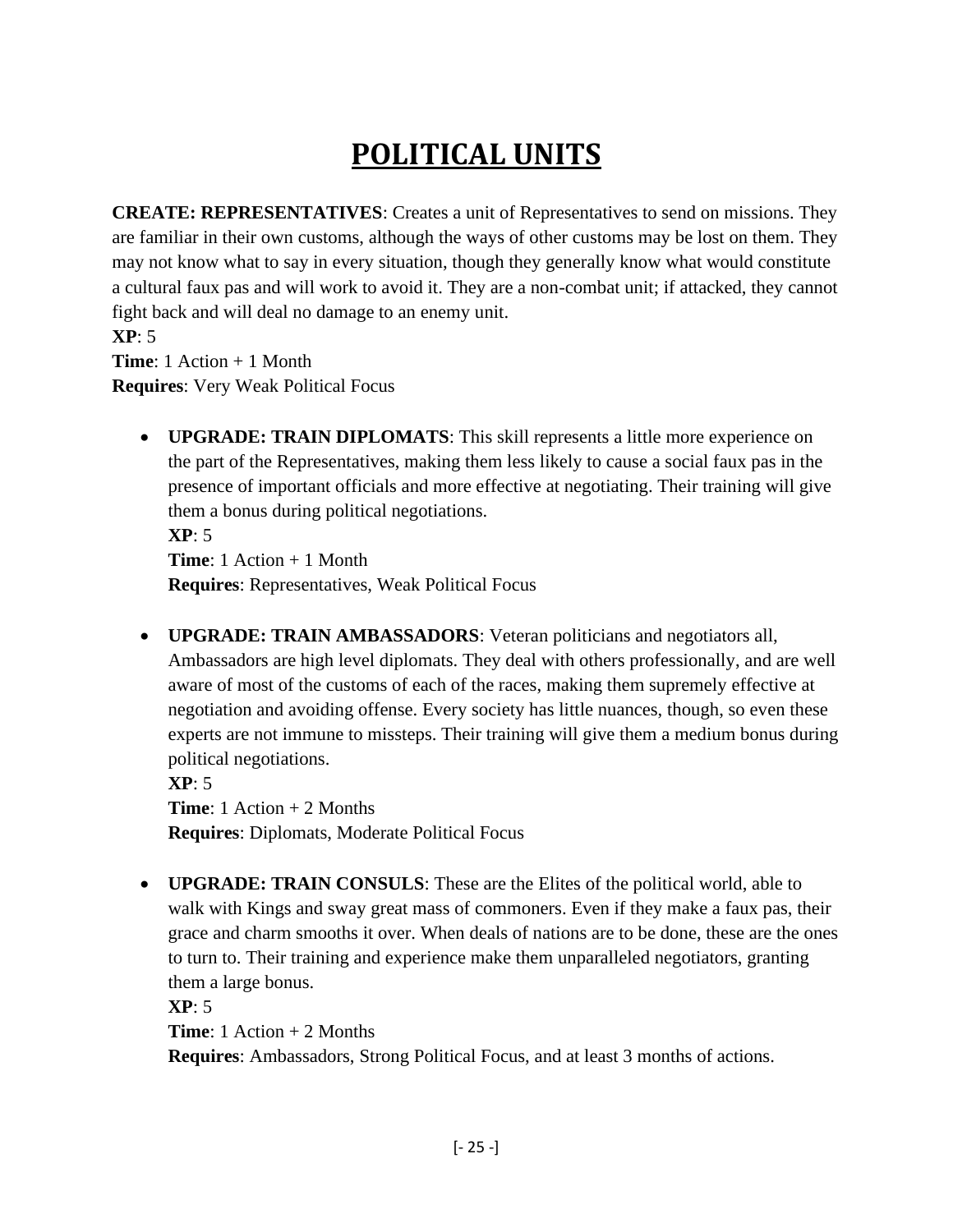**SUB-UNIT: ADD ARMED ESCORT**: Adds guards to one Political unit with basic weapons and Militia training to use them. The unit cannot attack, but may defend itself if attacked, giving the unit a chance to inflict damage back on their attacker. Although nowhere near as skilled as a military unit, this training allows a Political unit to roll if they are involved combat. Their skill increases to Soldier if the base unit upgrades to Diplomat, Veteran if the base unit upgrades to Ambassadors, and Elite if base upgrades to Consuls. This sub-unit may only be taken once by each Political Unit.

**XP**: 5 **Time**: 1 Action + 1 Month **Requires**: Representatives (minimum), Very Weak Martial Focus

**SUB-UNIT: ADD COURTIERS**: Courtiers are those special men and women who serve representatives to the highest level. They are skilled at knowing what their masters need and when, often before they do. In addition, these courtiers are able to mingle with common crowds and lesser servants, finding out information that may be able to help their negotiating teams. This sub-unit gives the chance that an extra piece of information may be found during negotiations, and offers a small bonus to negotiations as they allow their representatives to focus. This subunit may only be taken once by each Political Unit.

**XP**: 5 **Time**: 1 Action + 1 Month **Requires**: Diplomats (minimum)

**SUB-UNIT: ADD COMPANIONS**: A Companion is a skilled, well-educated, well-respected personal entertainer. The beauty, elegance, and skills of the Companions have earned them respect in social circles. There is no stigma to bringing a Companion to a party, as doing so proves one has both money and the ability to impress. This sub-unit adds a moderate bonus to negotiations as the Companions lend their weight to your representatives. However, they will not just serve anyone. This sub-unit may only be taken once by each Political Unit.

**XP**: 5 **Time**: 1 Action + 1 Month **Requires**: Ambassadors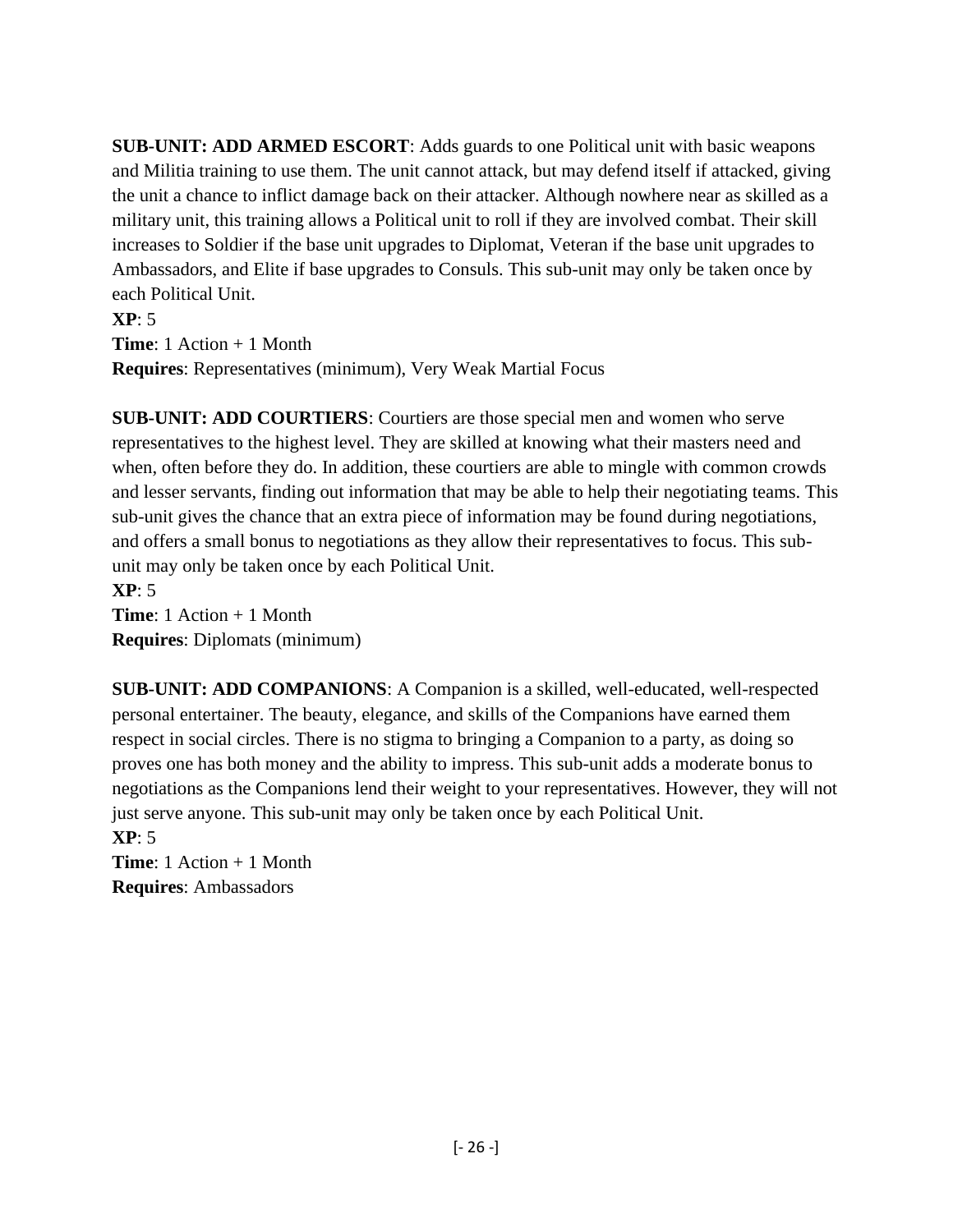**SUB-UNIT: ADD SPIES**: Trained in many skills that may seem underhanded to some, spies are experts at extracting and spreading information. This sub-unit may be used either for intelligence- gathering or for counterintelligence. Spies can also be used to deliver messages, but they may need to grease some palms or tip others in order to do what needs to be done to deliver it, costing some silver. Spies specialize in the political arena – any scouting operations or economic actions asked of them will be at severe detriment.

**XP**: 5 **Time**: 1 Action + 3 Months **Requires**: Diplomats

**UPGRADE: TRAIN CUSTOMS AND ETIQUETTE**: This skill, when taken by the chosen Political unit, represents an increased knowledge in the customs of other cultures. This skill eliminates any penalty for being unfamiliar with another group when trying to sway them politically and gives even more chances for success to push agendas or gain favor. **XP**: 5

**Time**: 1 Action + 2 Months

**UPGRADE: TRAIN CONSULATE GENERAL (LEADER)**: This person is the head of any negotiations, treaties, or campaign. The Consulate General is titled such because he holds such importance as a military General would be. This person gives a chance for any faux paus to be smoothed over effectively, and a small bonus to negotiations. May conduct "standing orders" actions.

**XP**: 5

**Time**: 1 Action + 1 Month

**Requires**: Diplomats + Any one additional upgrade/training/sub-unit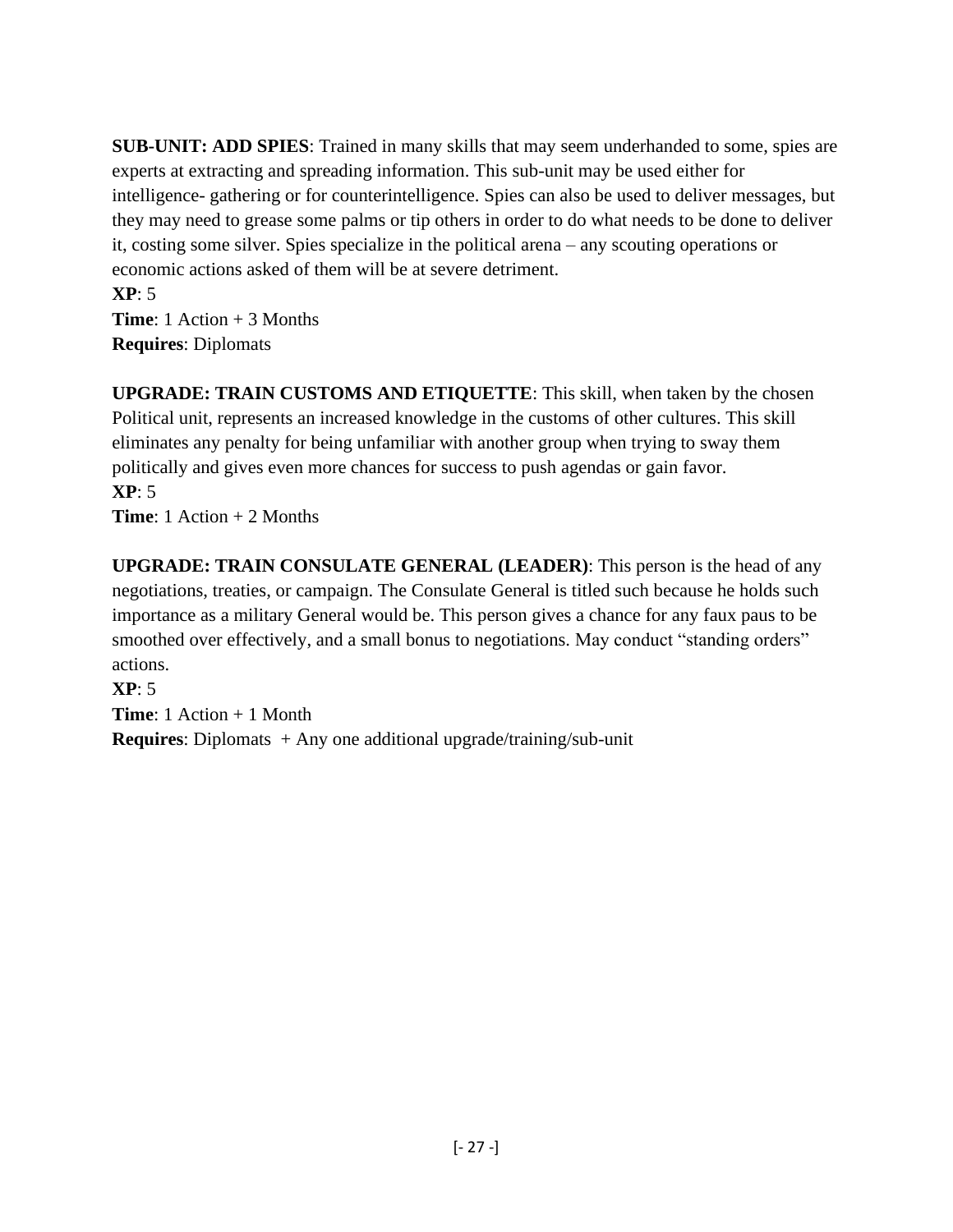### **DIVINE UNITS**

<span id="page-27-0"></span>**CREATE: CLERICS**: Creates a Cleric unit. These are newly or lightly trained Clerics who understand the basics of Divine casting. This means they are able to lend their assistance towards healing and research, but not well. However, due to their inexperience, they are not able to access any higher spells than the basic. Finally, they are not trained in team combat and are a non-combat unit. If attacked, they cannot fight back and will deal no damage to an enemy unit. **XP**: 5

**Time**: 1 Action + 1 Month **Requires**: Very Weak Divine Focus

> • **UPGRADE: TRAIN IMPROVED CLERICS**: These Clerics have deepened their understanding of the divine. While the higher mysteries of the divine are still out of reach, they are able to use a wide variety of spells, and are better able to lend their assistance towards healing or research. Finally, they are not trained in combat and are a non-combat unit. If attacked, they can't fight back and will deal no damage to enemies. **XP**: 5

**Time**: 1 Action + 1 Month **Requires**: Clerics, Weak Divine Focus

• **UPGRADE: TRAIN GREAT CLERICS**: These Clerics have unlocked the great mysteries of the divine. Only the most esoteric knowledge and spells are outside of their reach. They are great assets in lending aid towards healing and research, though they have not specialized in either. Finally, they are not trained in team combat and are a noncombat unit. If attacked, they can't fight back and will deal no damage to an enemy unit. **XP**: 5

**Time**: 1 Action + 2 Months

**Requires**: Improved Clerics, Moderate Divine Focus, been involved in 1 month of actions

• **UPGRADE: TRAIN GRAND CLERICS**: These Clerics have expanded their abilities. They are able to cast more spells than even the Great Clerics. Their aid in research and healing is unparalleled, even unspecialized. Finally, they are not trained in team combat and are a non-combat unit. If attacked, they cannot fight back and will deal no damage to an enemy unit.

**XP**: 5

**Time**: 1 Action + 2 Months

**Requires**: Great Clerics, Great Divine Focus, and been involved in 3 months of actions.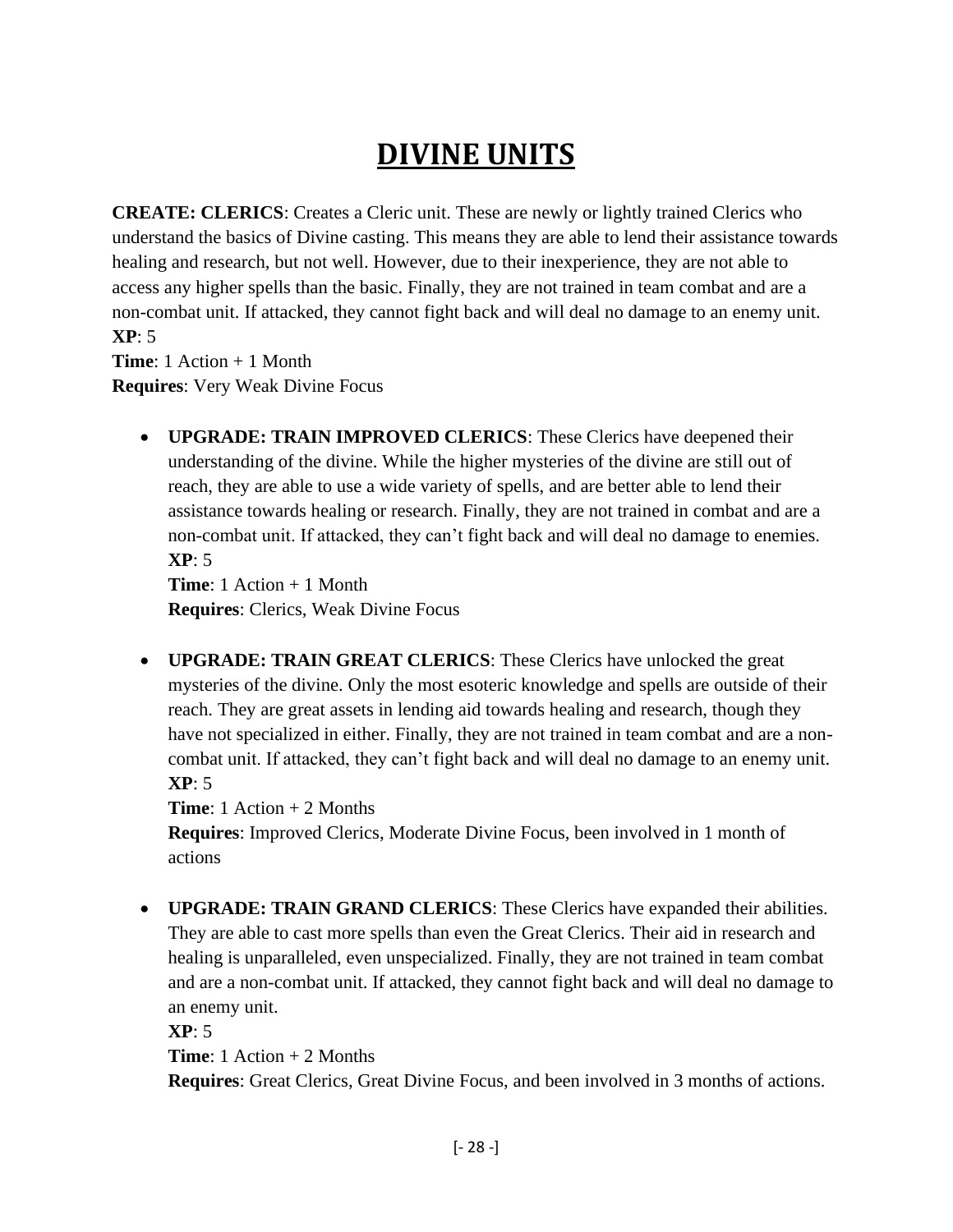**SUB-UNIT: ADD RESEARCHERS**: Adding a group of dedicated researchers to the Cleric unit adds a level of specialization for any magical research. This will give a bonus when Cleric units are used for magical research equal to their level of experience.

**XP**: 5 **Time**: 1 Action + 1 Month **Requires**: Improved Clerics, Weak Divine Focus

**SUB-UNIT: ADD BATTLE CLERICS**: Adds a group of Clerics with basic weapons and Militia training to the Divine Unit. The unit may not attack, but is able to defend itself if attacked. Their skill increases to Soldier if the base unit upgrades to Improved Clerics, Veteran if the base unit upgrades to Great Clerics, and Elites if the base unit is a Grand Clerics. This subunit may only be taken once by each Divine Unit. If a Divine Unit completes the Combat Training Upgrade, this Sub-Unit will grant a +1 bonus on their Defend roll. In addition, 1 warrior who would have died is instead wounded.

**XP**: 5 **Time**: 1 Action + 1 Month **Requires**: Weak Martial Focus, Very Weak Divine Focus

**SUB-UNIT: ADD HEALERS**: A group of Clerics specializing in healing, they have a chance to prevent some of the Dead warriors from dying after combat each month, leaving them wounded instead. 1 fighter who would have died are Wounded instead. Additionally, if resting rather than fighting, 1 of the Wounded Warriors is healed back to Able status. If resting in a friendly settlement or outpost, 2 of the Wounded Warriors is healed back to Able status **XP**: 5

**Time**: 1 Action + 1 Month **Requires**: Weak Martial Focus, Very Weak Divine Focus

**SUB-UNIT: ADD BOLSTERED RANKS**: Increases the size of the unit. These recruits permanently increase the maximum and current size of the unit by 10. This perk may be taken twice, but the unit may never exceed 40 fighters including additions from sub-units. This subunit is not a replacement for the Reinforcement action available to units; it is designed to make the unit larger, not simply refill its lost members.

**XP**: 5

**Time**: 1 Action + 1 Month per level of base training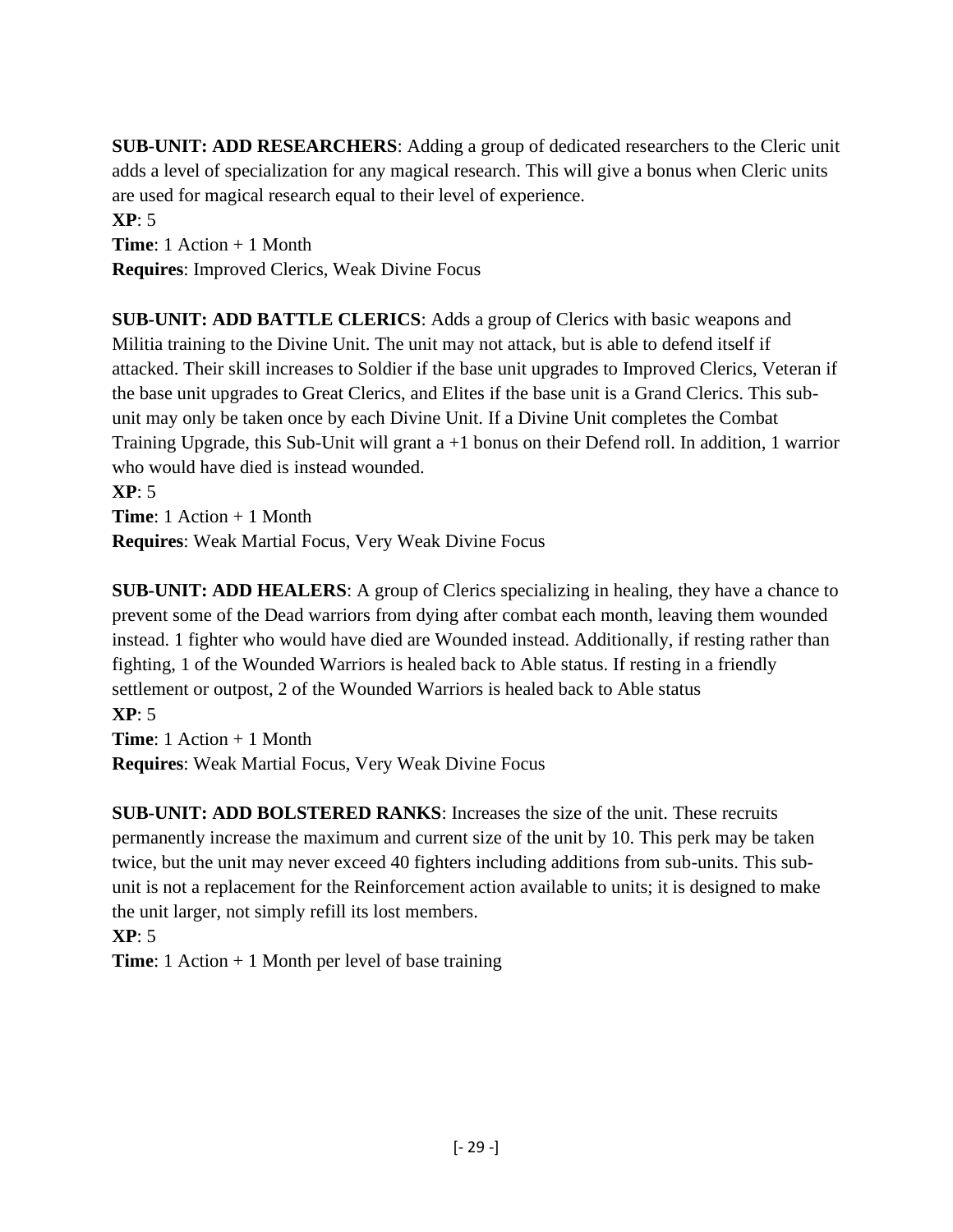**UPGRADE: TRAIN COMBAT TRAINING**: The Divine Unit has been ordered to under martial training. They will be taken under the wing of knowledgeable instructors and taught the ways of fighting as a group. However, as they are not martial specialists, this requires better trained instructors than just unskilled levies.

A Divine Unit that completes Combat Training will be able to initiate combat actions. Furthermore, they will be treated as the same base training level of a Martial Unit. For instance, an Improved Cleric unit that completes Combat Training will be considered a Soldier Unit for Combat purposes.

**XP**: 5 **Time**: 1 Action + 1 Month per level of base training **Requires**: Moderate Martial Focus, Moderate Divine Focus

**UPGRADE: TRAIN TOUGHNESS**: The warriors have been in combat before, and have grown tougher as a result. After the results of the Attack and Defense Rolls are determined and damage is assigned, one warrior who would have died is instead wounded. This represents the stubbornness of the warriors, holding on to life despite wounds that would normally kill, along with better gear to help them survive.

**XP**: 5

**Time**: 1 Action + 1 Month

**Requires**: Improved Clerics (Minimum), Combat Training, Unit been in 1 Month of combat.

**UPGRADE: EQUIP IMPROVED ARMOR**: Representing better overall gear for the unit, this skill increases their survivability in combat. When this skill is taken, it reduces the damage suffered by the unit by 1 during each combat.

**XP**: 5 **Time**: 1 Action + 1 Month **Requires**: Moderate Martial Focus, Improved Clerics, Combat Training

**UPGRADE: EQUIP IMPROVED WEAPONS**: Through sharper swords, heavier maces, sturdier pole arms, and various weapon types this skill improves the unit's ability to deal damage. When this skill is taken, it increases damage dealt by the unit by 1 during each combat. **XP**: 5 **Time**: 1 Action + 1 Month **Requires**: Moderate Martial Focus, Improved Clerics, Combat Training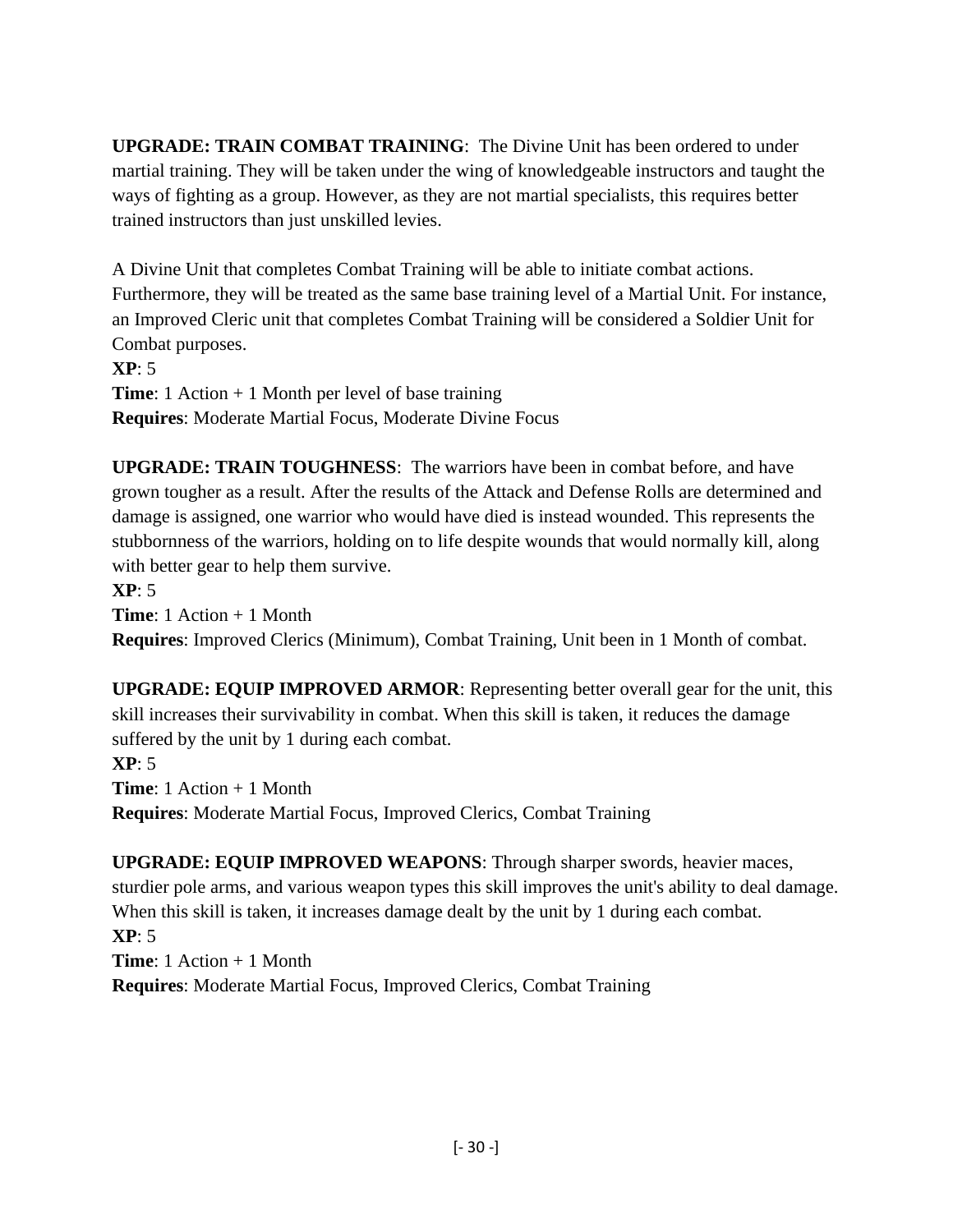**UPGRADE: TRAIN HEAD CLERIC (LEADER)**: One Cleric has proven themselves a leader. The other men and women look up to this individual and are inspired by their mere presence. This training allows a re-roll a single Morale check per combat, which may be used to either stave off a drop in morale or to attempt to boost morale. Because this re-rolled morale check represents the commanding presence and inspiring words of a Commander and not that of additional training, this re-rolled morale check is NOT modified by training (Soldier, Veteran, Elite) and is a 1d10 roll. May conduct "standing orders" actions.

### **XP**: 5

**Time**: 1 Action + 1 Month

**Requires**: Improved Clerics + Any one additional upgrade/training/sub-unit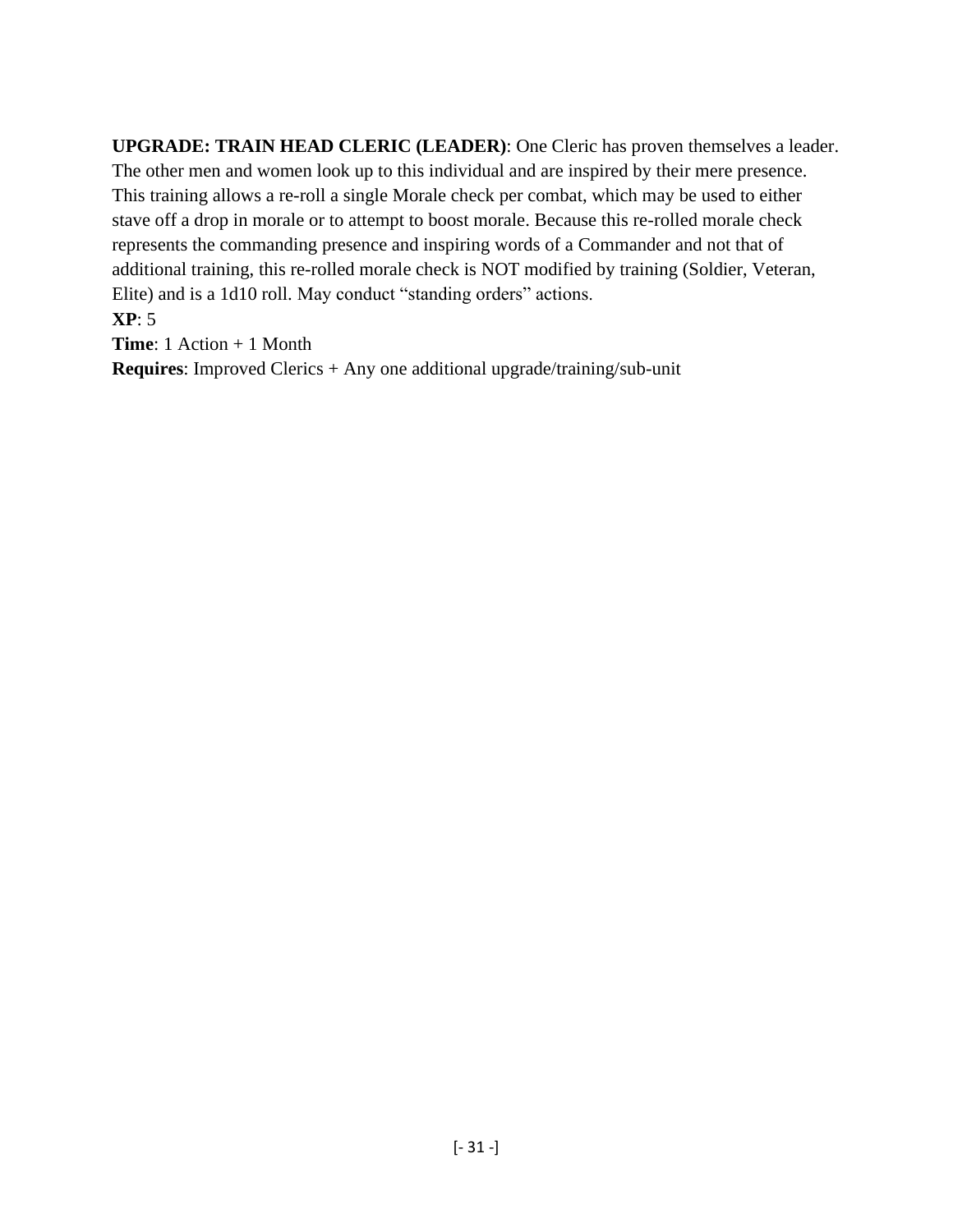### **ARCANE UNITS**

<span id="page-31-0"></span>**CREATE: MAGES**: Creates a Mage unit. These are newly or lightly trained Mages who understand the basics of Arcane casting. This means they are able to lend their assistance towards research, but not well. However, due to their inexperience, they are not able to access any higher spells than the basic. Finally, they are not trained in team combat and are a noncombat unit. If attacked, they cannot fight back and will deal no damage to an enemy unit. **XP**: 5

**Time**: 1 Action + 1 Month **Requires**: Very Weak Arcane Focus

> • **UPGRADE: TRAIN IMPROVED MAGES**: These Mages have deepened their understanding of the Arcane. While the higher mysteries of the Arcane are still out of reach, they are able to use a wide variety of spells, and are better able to lend their assistance towards research. Finally, they are not trained in team combat and are a noncombat unit. If attacked, they can't fight back and will deal no damage to an enemy unit. **XP**: 5

**Time**: 1 Action + 1 Month **Requires**: Mages, Weak Arcane Focus

• **UPGRADE: TRAIN GREAT MAGES**: These Mages have unlocked the great mysteries of the Arcane. Only the most esoteric knowledge and spells are outside of their reach. They are great assets in lending aid towards research, though they have not specialized in either. Finally, they are not trained in team combat and are a non-combat unit. If attacked, they cannot fight back and will deal no damage to an enemy unit. **XP**: 5

**Time**: 1 Action + 2 Months

**Requires**: Improved Mages, Moderate Arcane Focus, and been involved in 1 month of actions.

• **UPGRADE: TRAIN GRAND MAGES**: These Mages have expanded their abilities. They are able to cast more spells than even the Great Mages. Their aid in research and healing is unparalleled, even unspecialized. Finally, they are not trained in team combat and are a non-combat unit. If attacked, they cannot fight back and will deal no damage to an enemy unit.

**XP**: 5

**Time**: 1 Action + 2 Months

**Requires**: Great Mages, Great Arcane Focus, and been involved in 3 months of actions.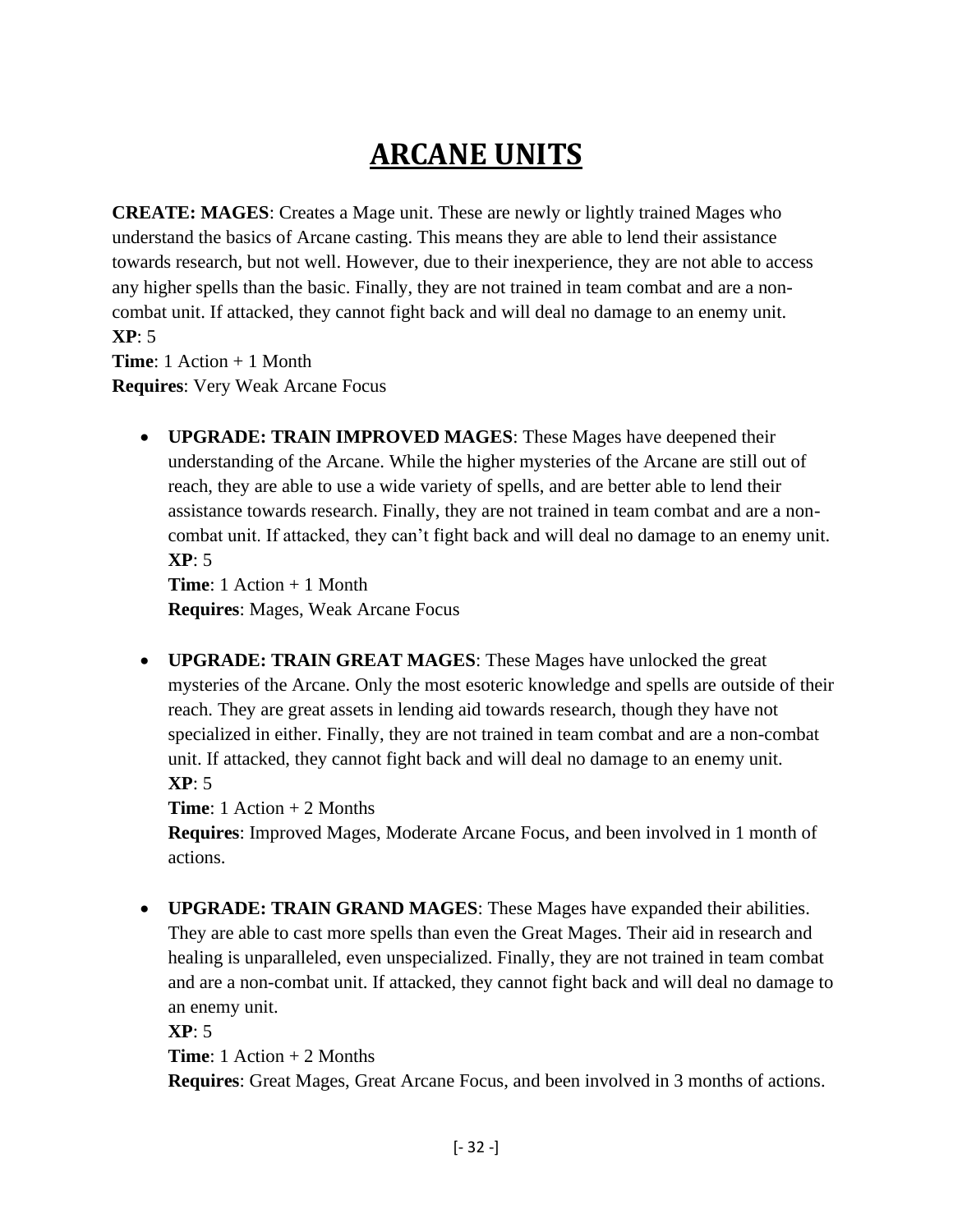**SUB-UNIT: ADD RESEARCHERS**: Adding a group of dedicated researchers to the Mage unit adds a level of specialization for any magical research. This will give a bonus when Mage units are used for magical research equal to their level of experience.

**XP**: 5 **Time**: 1 Action + 1 Month **Requires**: Improved Mages, Weak Arcane Focus

**SUB-UNIT: ADD WEAVERS**: Adding a group of dedicated Weaverss to the Mage unit adds a level of specialization for any magical research. This will give a bonus when Mage units are used for magical research equal to their level of experience.

**XP**: 5

**Time**: 1 Action + 1 Month **Requires**: Improved Mages, Moderate Arcane Focus

**SUB-UNIT: ADD WAR MAGES**: Adds a group of Mages with basic weapons and Militia training to the Arcane Unit. The unit may not attack, but is able to defend itself if attacked. Their skill increases to Soldier if the base unit upgrades to Improved Mages, Veteran if the base unit upgrades to Great Mages, and Elites if the base unit is a Grand Mages. This sub-unit may only be taken once by each Arcane Unit. If an Arcane Unit completes the Combat Training Upgrade, this Sub-Unit will grant a +1 bonus on their Attack roll and Damage rolls.

**XP**: 5 **Time**: 1 Action + 1 Month **Requires**: Weak Martial Focus, Very Weak Arcane Focus

**SUB-UNIT: ADD BOLSTERED RANKS**: Increases the size of the unit. These recruits permanently increase the maximum and current size of the unit by 10. This perk may be taken twice, but the unit may never exceed 40 fighters including additions from sub-units. This subunit is not a replacement for the Reinforcement action available to units; it is designed to make the unit larger, not simply refill its lost members.

**XP**: 5

**Time**: 1 Action + 1 Month per level of base training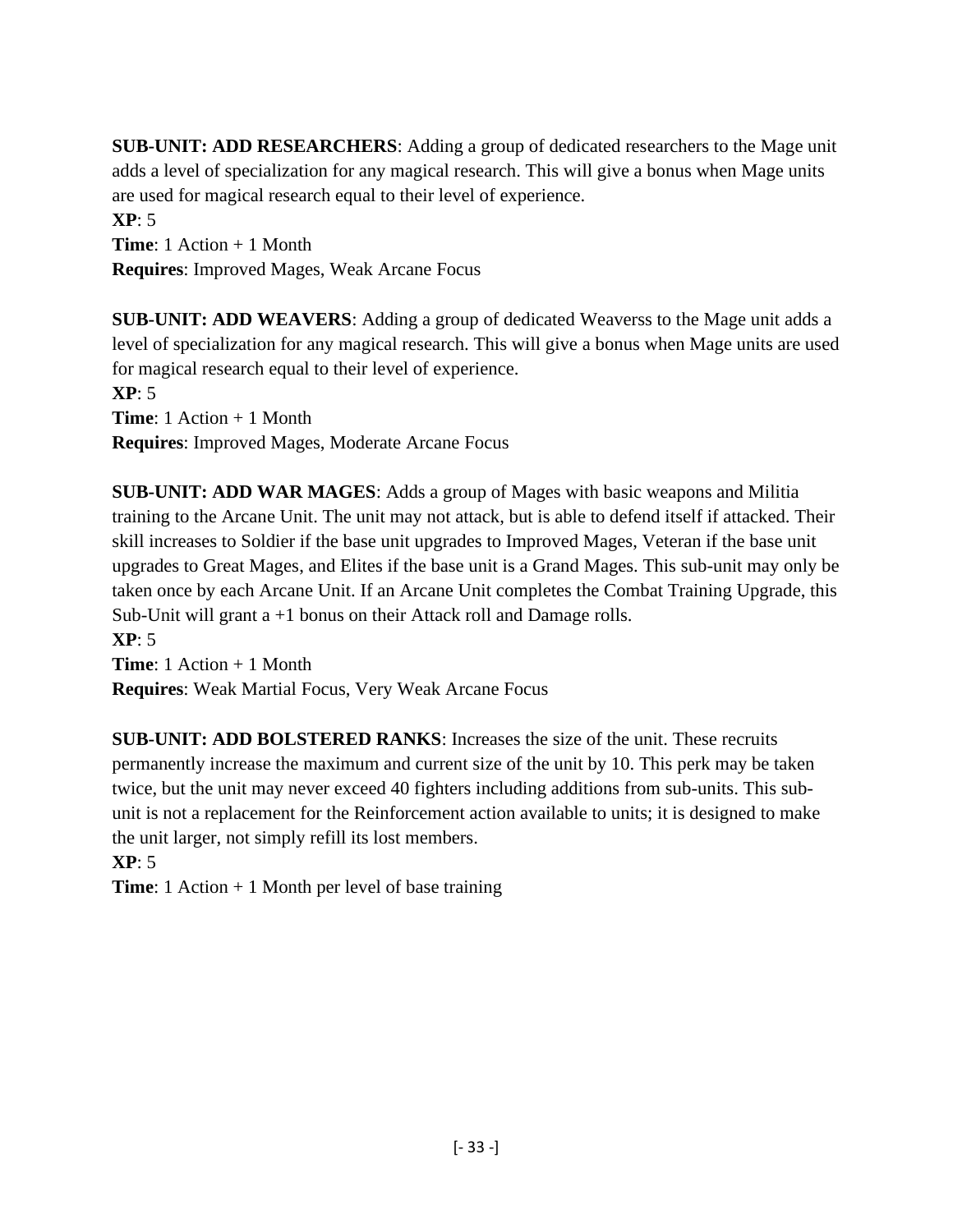**UPGRADE: TRAIN COMBAT TRAINING**: The Arcane Unit has been ordered to under martial training. They will be taken under the wing of knowledgeable instructors and taught the ways of fighting as a group. However, as they are not martial specialists, this requires better trained instructors than just unskilled levies.

An Arcane Unit that completes Combat Training will be able to initiate combat actions. Furthermore, they will be treated as the same base training level of a Martial Unit. For instance, an Improved Mage unit that completes Combat Training will be considered a Soldier Unit for Combat purposes.

**XP**: 5 **Time**: 1 Action + 1 Month per level of base training **Requires**: Moderate Martial Focus, Moderate Arcane Focus

**UPGRADE: EQUIP IMPROVED ARMOR**: Representing better overall gear for the unit, this skill increases their survivability in combat. When this skill is taken, it reduces the damage suffered by the unit by 1 during each combat. **XP**: 5 **Time**: 1 Action + 1 Month **Requires**: Strong Martial Focus, Improved Mages, Combat Training

**UPGRADE: EQUIP IMPROVED WEAPONS**: Through sharper swords, heavier maces, sturdier pole arms, and various weapon types this skill improves the unit's ability to deal damage. When this skill is taken, it increases damage dealt by the unit by 1 during each combat. **XP**: 5 **Time**: 1 Action + 1 Month **Requires**: Strong Martial Focus, Improved Mages, Combat Training

**UPGRADE: TRAIN HEAD MAGE (LEADER)**: One Mage has proven themselves a leader. The other men and women look up to this individual and are inspired by their mere presence. This training allows a re-roll a single Morale check per combat, which may be used to either stave off a drop in morale or to attempt to boost morale. Because this re-rolled morale check represents the commanding presence and inspiring words of a Commander and not that of additional training, this re-rolled morale check is NOT modified by training (Soldier, Veteran, Elite) and is a 1d10 roll. May conduct "standing orders" actions.

**XP**: 5

**Time**: 1 Action + 1 Month

**Requires**: Improved Mages + Any one additional upgrade/training/sub-unit